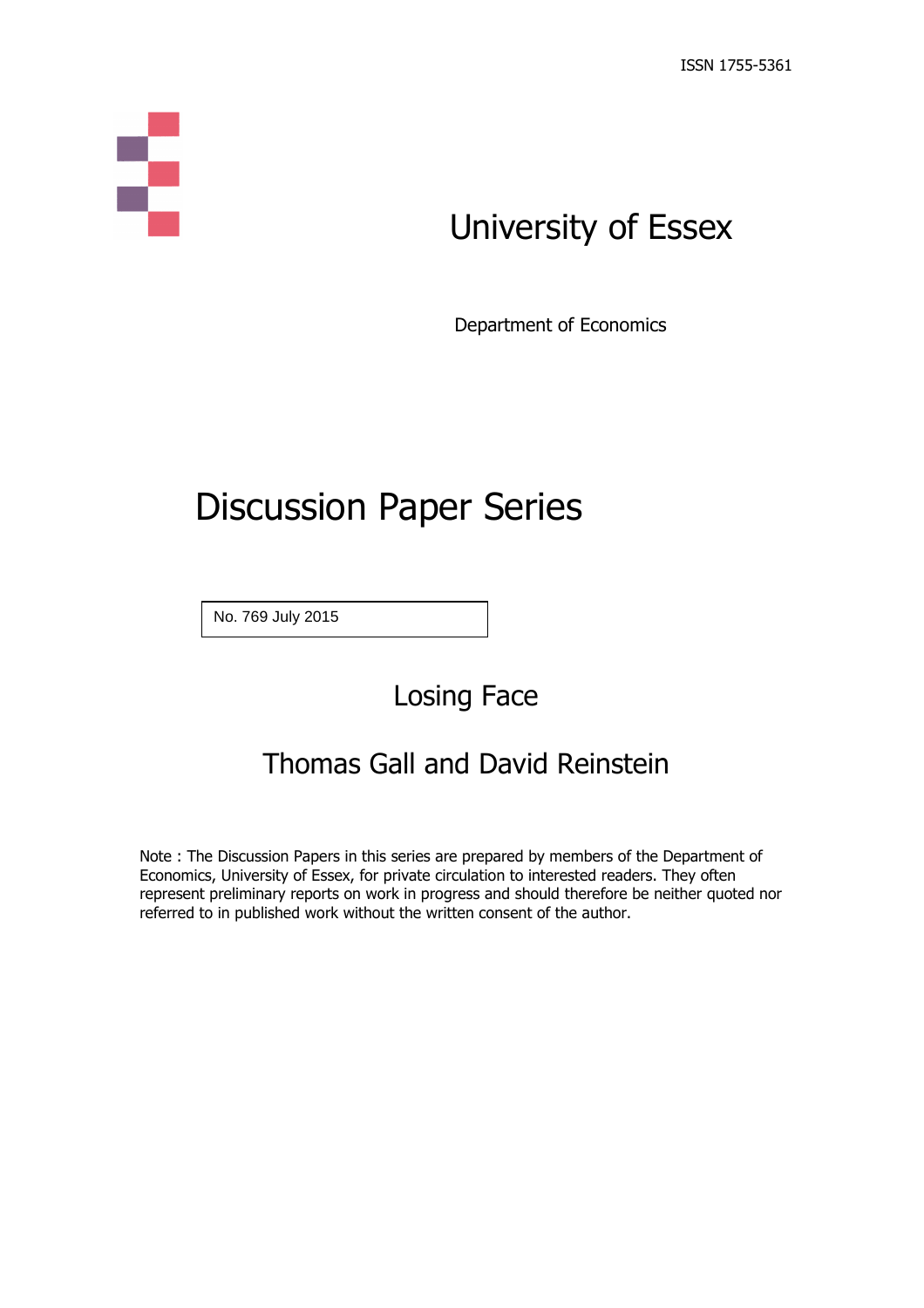## Losing Face

#### Thomas Gall and David Reinstein

July 20, 2015

#### **Abstract**

When Al makes an offer to Betty that Betty *observes and* rejects, Al may "lose face". This *loss of face* (LoF) may cost Al utility, either directly or through reputation effects. This can lead to fewer offers and inefficiency in the context of bilateral matching problems, e.g., the marriage market, research partnering, and international negotiations. We offer a simple model with asymmetric information, a continuous signal of an individual's binary type, and a linear marriage production function. We add a primitive LoF term, characterize the stable equilibria, compare the benchmark without LoF to a case where only one side is vulnerable to LoF, and present comparative statics. A small amount of LoF has no effect on low types' behavior, but, will make high types on both sides more selective. A stronger LoF drives high types out of the market, and makes low types *reverse snobs*, further reducing welfare. LoF also makes rejecting *strictly* preferred to being rejected, making the "high types reject" equilibrium stable. We can eliminate the effects of LoF by letting the vulnerable side move second, or setting up a "Conditionally Anonymous Environment" that only reveals when both parties say yes. We motivate our model with a variety of empirical examples, and we suggest policy and managerial implications.

Keywords: Matching, marriage markets, anonymity, reputation, adverse selection, Bayesian games, emotions. JEL codes: D83, D03

#### **1 Introduction**

In a market that involves two-sided matching (as surveyed in Burdett and Coles, 1999), the fear of rejection can lead to inefficiency. A proposer may not ask someone out on a date, ask for a study partner, apply for a job, make a business proposition, propose a paper co-authorship, or suggest a peace treaty, because she does not want the other party to *know* of her interest and then turn her down; this may have consequences for reputation and future play, or it may have a direct psychological cost. In general, we call the disutility from this potential outcome "loss of face" (LoF).

Consider a game where each player can choose "accept" or "reject" and there is asymmetric information about players' types. Assume that the outcome of the game (actions and payoffs) becomes common knowledge after all actions have been taken. Here LoF may worsen the set of Nash equilibria. There may be a set of mutually beneficial transactions that would occur without LoF, but do not occur with LoF because:

- 1. the proposer does not know for sure whether the other party will accept or reject *and*
- 2. a high enough probability of rejection can outweigh the expected gains to a successful transaction.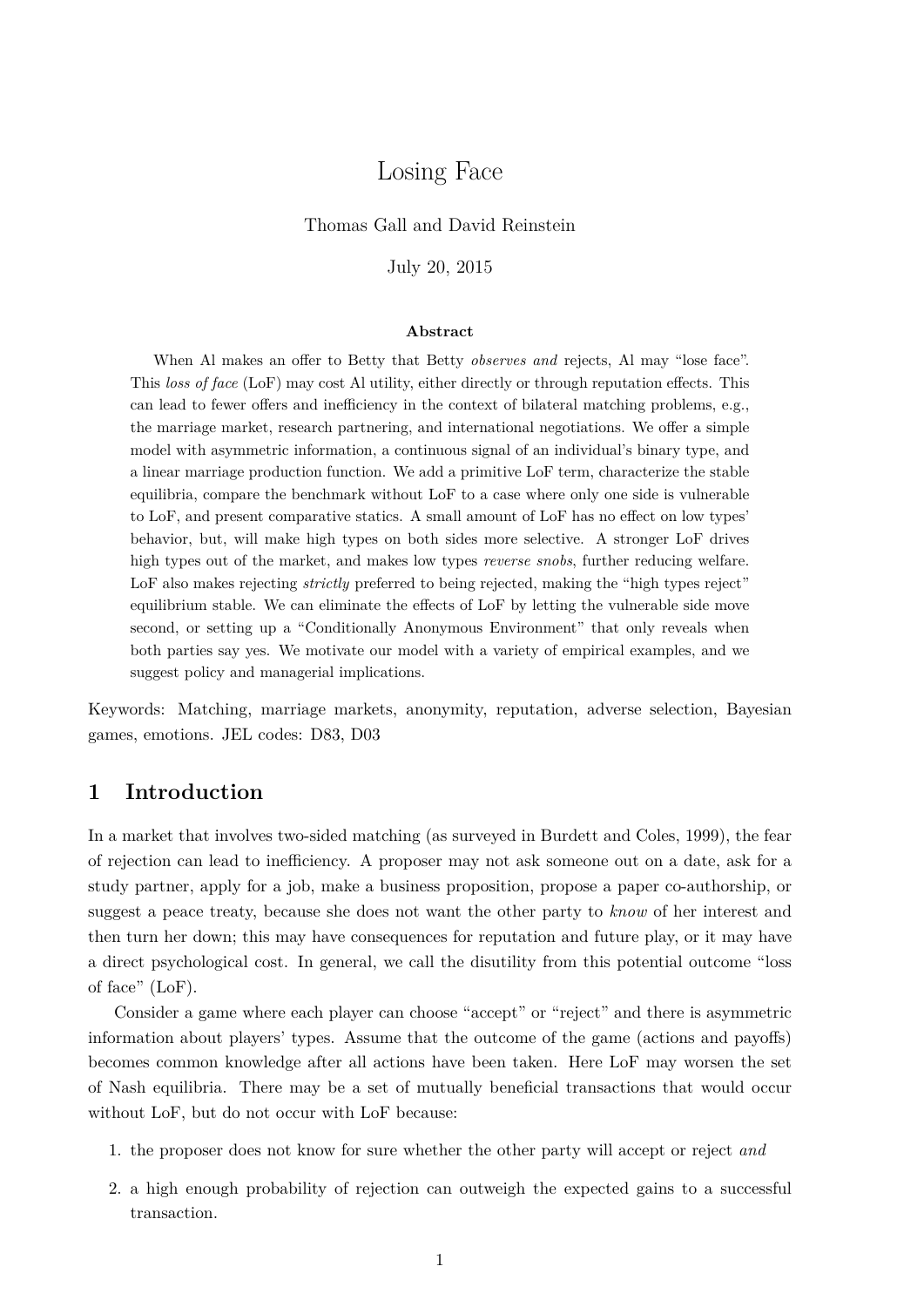Note that this is in addition to standard problems of asymmetric information: LoF can cause players to reject potential partners even where their *expected* utility from a match is positive. It is also distinct from the "self-image" preservation motive, discussed in Koszegi (2006), that may lead to over- or underconfident task choice.

As we discuss in section 2, there is evidence that a desire not to lose face is a *primal* human concern, perhaps a product of evolutionary factors, or perhaps an automatic internalization of a reputation motive.<sup>1</sup> Thus the LoF may enter into an individual's utility function *directly.* There is a special loss from the combined knowledge that you accepted somebody, but they rejected you. The assumption of a primal LoF leads to a model that bears some resemblance to a *psychological game* (Geanakoplos et al., 1989), in which payoffs depend on beliefs as well as actions. However, in our model, payoffs depend not on beliefs but on "terminal information sets", specifically, the information each player has at the end nodes of the game. $2$ 

When (e.g.) a woman accepts a man and he rejects her, her material payoffs from this oneshot game are the same no matter what beliefs or information either party has. However, with LoF, her psychic payoffs are lower when *she knows that he knows that* she accepted him and he rejected her. In other words, what the other player knows for sure – the other player's information – is a component of a player's utility function (resembling Battigalli and Dufwenberg (2007)). Unlike in models of fairness (Rabin, 1993; Moreno, 2008) the payoffs *do not* rely on a set of beliefs that are external to the game's structure. Thus, as long as we know the (terminal) information structure, LoF transforms material payoffs into psychological payoffs in a straightforward way. <sup>3</sup> We focus on the primal LoF interpretation: this is particularly relevant to one-shot games where no outside parties observe the results. However, we suspect that many of our results will carry over to a case where the LoF concern can be justified instrumentally. With asymmetric information, as in our model, in many types of dynamic matching and sorting/screening games, her willingness to "accept" another person be taken by others as a negative signal of her type, reducing her utility and/or her continuation value. To reinterpret Groucho Marx "if I am willing to be part of this club, how good can *I* be?" A simple formalization of this in a two-period model is given in the appendix. It is straightforward to derive conditions under which a players' previous "accept" choice hurts her continuation value; however, a complete characterization of equilibria is left for future work.

If loss of face depends on the terminal information sets in this way, i.e., on the information each player has at the end of the game over the game's history, then it can be avoided by changing the information structure so that players *only learn about each other's behavior if they both play Accept*. For example, speed dating agencies often ask men and women to mark the partners who they are interested in, and then inform only those couples who both marked each other. Now, after playing accept, *you* will still be able to infer if you have been rejected, but the *other person* will not know that you accepted them; knowing this, you will not suffer a loss of

<sup>&</sup>lt;sup>1</sup>If reputation concerns are long-term, anticipating the additional short-run pain of losing face may help counteract present-bias as well as overconfidence.

<sup>2</sup>We assume that the structure of this terminal information is common knowledge. We refer to these as "*terminal* information sets" to avoid confusion with the standard terminology, in which information sets are only defined in connection with decision nodes. Our game is less cognitively demanding (on players) than a psychological game, and it is less strategically complex, as our payoffs do not depend on ambiguous higher-order beliefs.

<sup>3</sup>Furthermore, LoF has no obvious interpretation in terms of fairness; since revelation of "who proposed to whom" or "who was kind to whom" occurs after these decisions were made it should have no impact on beliefs about whether a player knew his play was "fair" in the sense of being congruent with the other player's kindness or unkindness.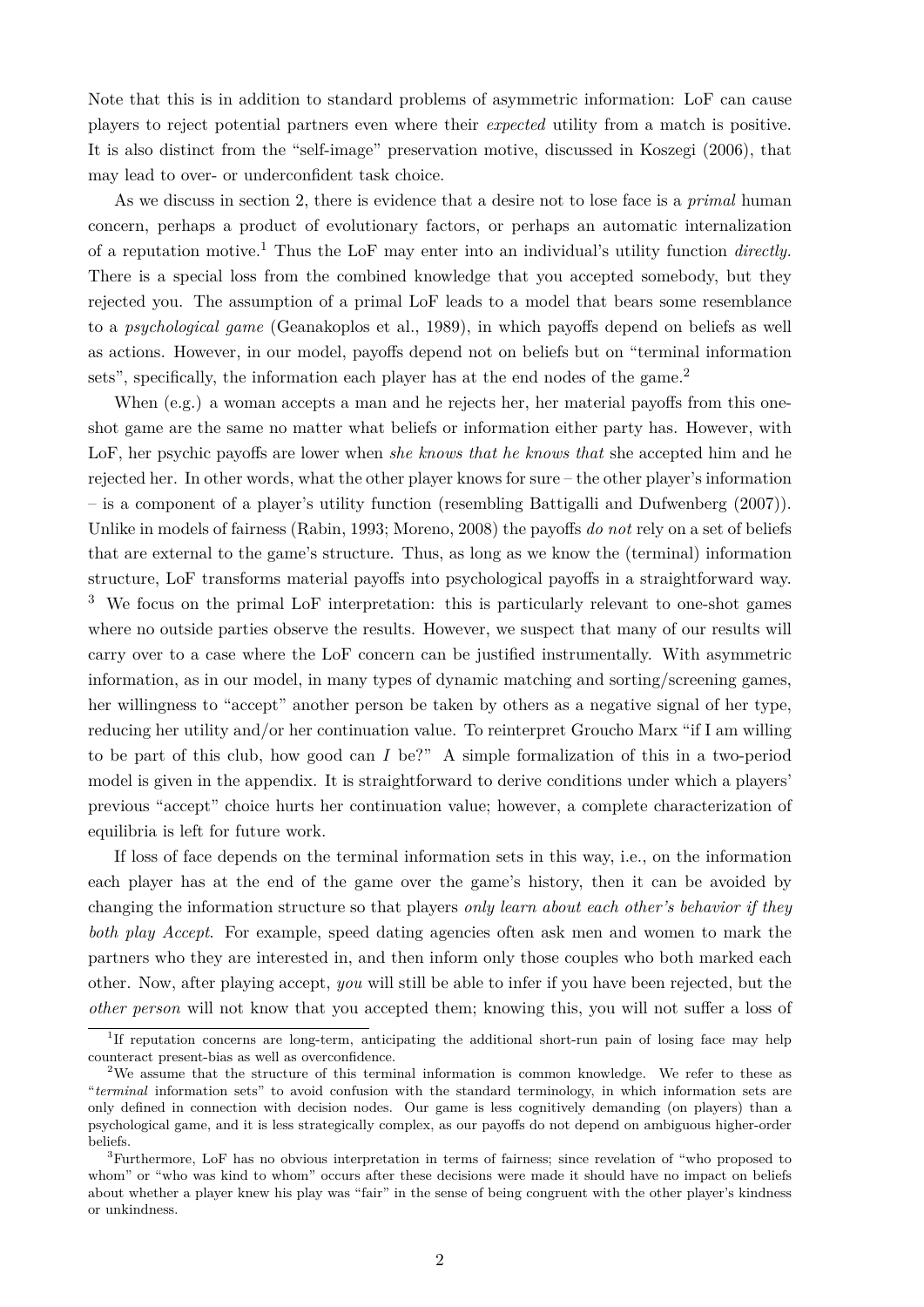face. Thus, while your ego-utility can not be preserved, your *face* can be.<sup>4</sup> We call such setups *Conditionally Anonymous Environments* or CAE's.

Our paper proceeds as follows. In section 2 we discuss our concept in more detail and offer intuitive, anecdotal, and academic support for it. We also give a short survey of the related economic literature. In section 3 we describe our baseline setup (similar to a single stage of Chade, 2006), yielding only monotonic equilibria, following the theory of games with strategic complementarities (summarized in Vives, 2005). In section 4 we introduce LoF on one side to the model, and illustrate how this can cause a welfare loss, and how anonymity can improve this outcome. In contrast to Gale and Shapley (1962), we find a second-mover advantage in this context. We present monotone comparative statics as a small amount of LoF is introduced to an environment (an application of Milgrom and Shannon, 1994). We conclude in section 5, considering extensions and discussing policy implications. Longer and more technical proofs are in the appendix, as well as a model illustrating how reputation concerns in a two-stage game may resemble intrinsic LoF.

#### **2 Background**

There is abundant psychological evidence that "rejection hurts" (Eisenberger and Lieberman, 2004) and that social ostracism can cause a neurochemical effect that resembles physical pain (Williams, 2007). However, these studies do not distinguish between cases where it is common knowledge that the rejected party has expressed an interest from cases where this is private information. We claim that people fear proposing, and they fear it more when proposals are known. We ask the reader: which of scenarios below would likely cause you more psychological pain? (To keep the example simple, suppose you are romantically interested in women.)

1. A friend or colleague, in whom you have an unexpressed romantic interest, informs you while talking about her tastes that she wouldn't go out with you because you are not "her type." You have no reason to believe that she knows you are interested in her. However, you are fully convinced that she is being honest with you.

2. Without having the conversation in scenario 1, you ask this same person out on a date and she refuses because you are not "her type."

We speculate that the second scenario would be more painful: now both you and she know that you have asked her out and she has refused. Although she may have tried to soften the blow by posing this as a matter of idiosyncratic preference rather than quality, you have lost face, and you are established as her inferior in one sense. In the first case, although you can presume she is not interested in you, and this may hurt your self esteem, she doesn't know you like her, and you have not lost face.

Our speculation here is supported by a variety of previous work. Douglas (1987) "reports eight strategies that individuals reported using to gain affinity-related information from opposite sex others in initial interactions". Bredow et al. (2008) try to capture previous research in presenting the formula  $V = f(A \times P)$  for the "strength of the valence of making an overture" to a romantic partner, where *A* represents attraction and *P* is the estimated probability that an

<sup>&</sup>lt;sup>4</sup>However, a mechanism designed to match multiple agents on each side (e.g., Gale-Shapley) could be designed to reveal to an individual more or less information about the number of agents who rejected her. An "optimal" matching mechanism might be adjusted to take this into account; this may be an interesting subject for future work.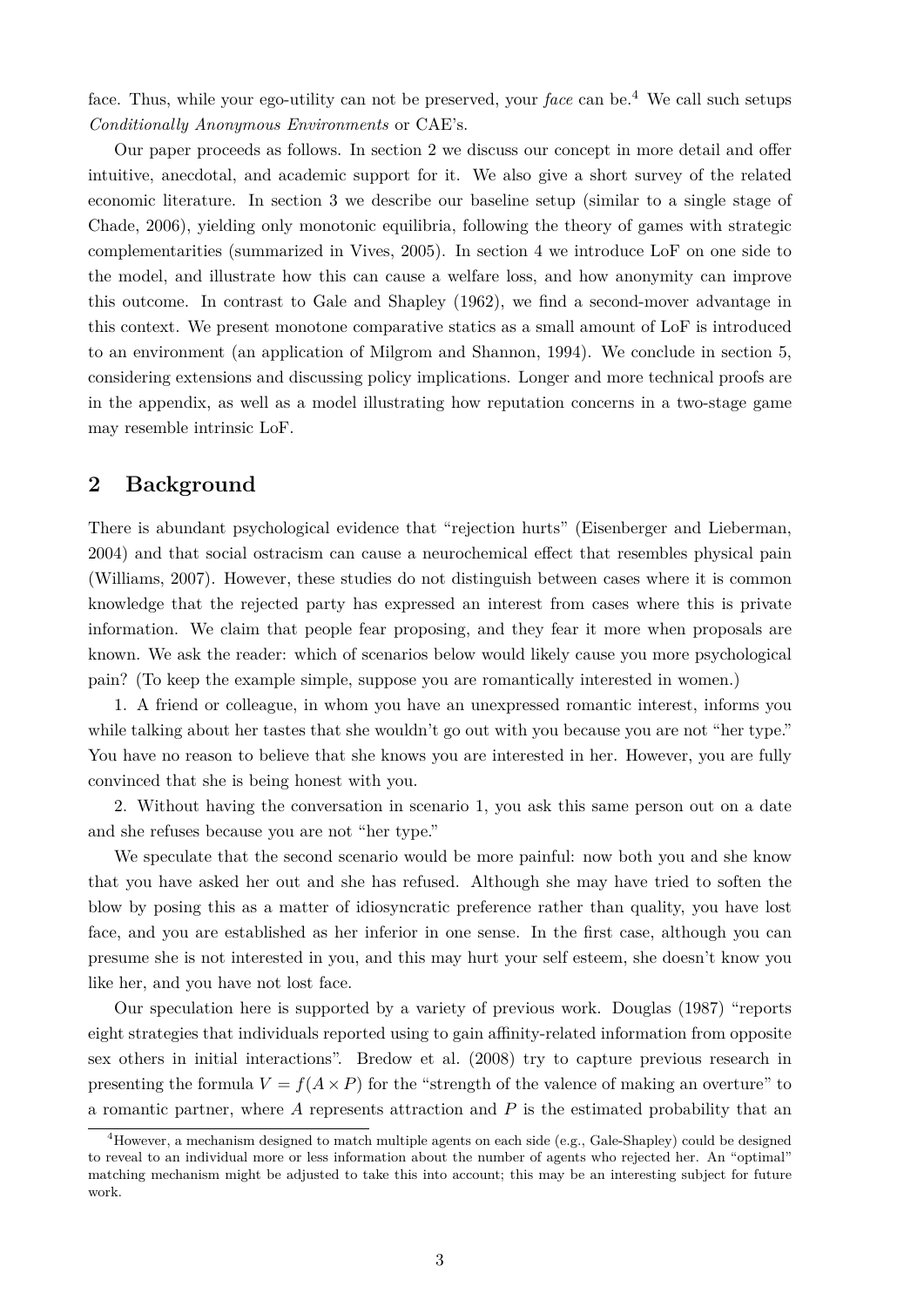overture will be accepted. Shanteau and Nagy's (1979) experimental work finds that "when the probability of acceptance is low, people's interest in pursuing a relationship is nil, or nearly nil, regardless of how attracted they are to the person." In the 2005 "Northwestern Speed-Dating Study" on 163 undergraduate students, "participants who desired everyone were perceived as likely to say yes to a large percentage of their speed-dates, and this in turn negatively predicted their desirability" (Eastwick and Finkel, 2008). Baxter and Wilmot (1984) described six types of secret tests used in the delicate dance of "becoming more then friends", e.g., *"*third-party tests"; these can be seen as motivated by a desire to avoid LoF or loss of reputation (Hitsch et al., 2010).

The fear of LoF is closely related to what psychologists call "rejection sensitivity." For example, London et al (2007) provide evidence from a longitudinal study of middle school students that, for boys, "peer rejection at Time one predicted an increase in anxious and angry expectations of rejection at Time 2." They also find that anxious and angry expectations of rejection are positively correlated to later social anxiety, social withdrawal, and loneliness. In explaining the connection to loneliness, they posit that the rejection sensitive may exhibit "behavioral overreactions" such as "'flight' (social anxiety/withdrawal) or 'fight' (aggression)." It is easy to interpret either of these as a way to choose "reject" in our matching game in order to avoid further loss of face.<sup>5</sup>

Erving Goffman (2005) has written extensively about losing and preserving *face:*

The term *face* may be defined as the positive social value a person effectively claims for himself by the line others assume he has taken during a particular contact ...The surest way for a person to prevent threats to his face is to avoid contact in which these threats are likely to occur. In all societies one can observe this in the avoidance relationship and in the tendency for certain delicate transactions to be conducted by go-betweens ...

In the context of our paper, Goffman's "avoidance" is essentially preemptive rejection: you cannot be matched with a partner if you don't show up.

In the USA, 17% of heterosexual and 41% of same-sex couples who met in the last ten years met online (Rosenfeld and Thomas, 2012), and the dating industry has been reported to constitute "a \$2.1 billion business in the U.S., with online dating services ... representing 53% of the market's value"(MarketData Enterprises, 2012). Internet dating *itself* can be seen as an institution designed to minimize the LoF that comes with face-to-face transactions, allowing people to access a network of potential partners who they are not likely to run into again at the office or on the street. However, going online may not eliminate the LoF; as noted in Hitsch et al. (2010): "If ... the psychological cost of being rejected is high, the man may not send an e-mail, thinking that the woman is 'beyond his reach,' even though he would ideally like to match with her." Perhaps in response to this, several sites and applications on Facebook have introduced the CAE environment, where member A can express interest in member B and member B only finds out about this if B also expresses an interest in A. However, there is a trade-off between preserving face and getting noticed: with thousands of members, each member may only view a fraction of eligible dates, and if A expresses anonymous interest there is no guarantee that B

<sup>&</sup>lt;sup>5</sup>The psychological evidence motivates future work considering heterogeneity in LoF: subjects with observable (e.g., sex, race) and unobservable (e.g., popularity) differences may be more or less concerned with LoF.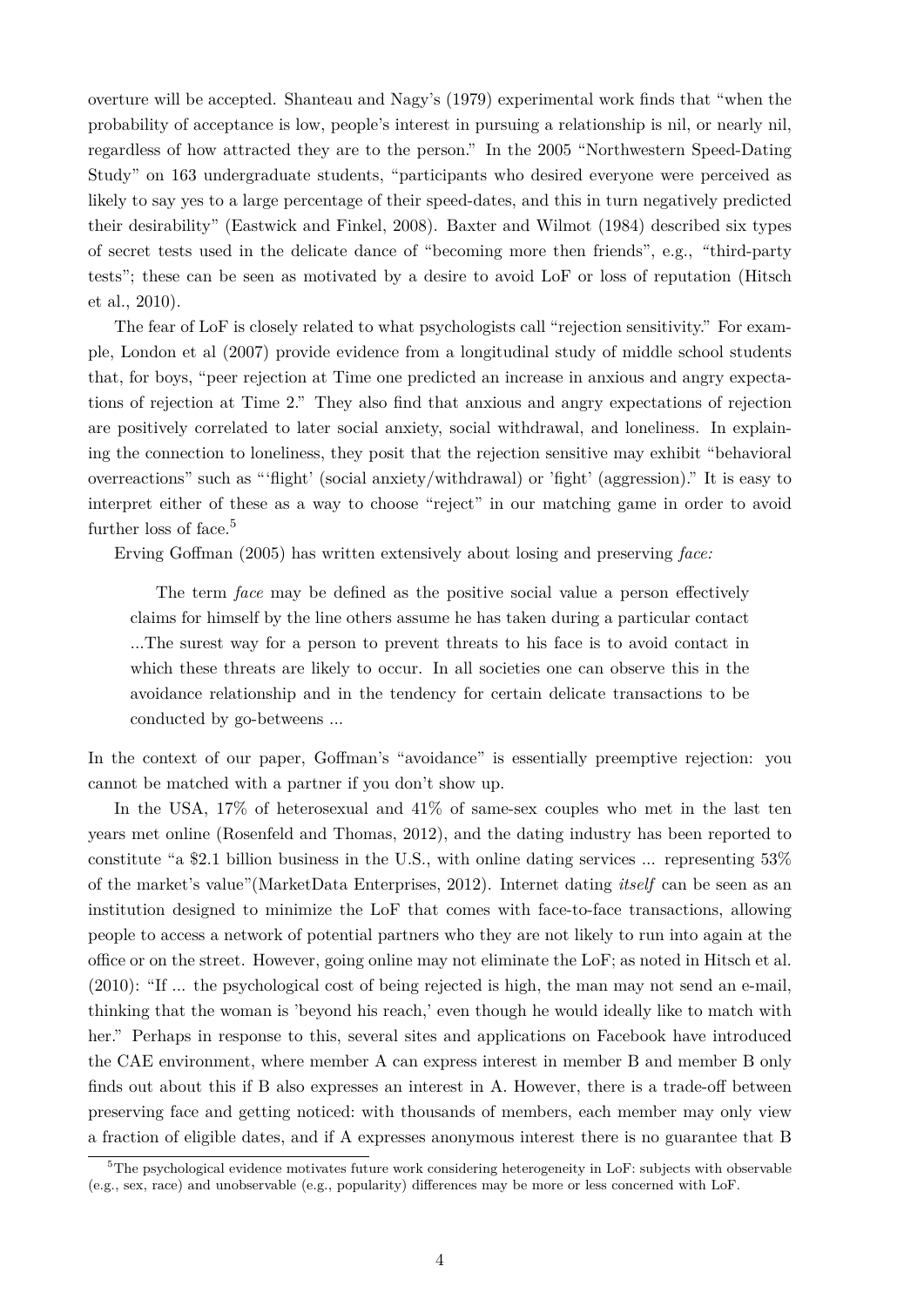will even see A's profile.<sup>6</sup> A Facebook app called "Bang with Friends" promised "Anonymously find friends who are down for the night... we will only show your friends that you're interested if they are too!"; applications and sites such as Tinder have adopted similar methods and garnered millions of regular users.<sup>7</sup>

"Speed dating" events are another relatively recent innovation in the singles scene. These events usually attract an equal number of customers of each gender; men rotate from one woman to another, spending a few minutes in conversation with each. Here there is also an effort to minimize the possibility of LoF. In fact, speed dating agencies often promote themselves on these grounds, e.g., Xpress dating advertises "rejection free dating in a non-pressurized environment"<sup>8</sup>. A recent "Date Matching Methods" patent even claims to "provide[s] methods and means that enable the rapid date matching of single participants, while minimizing the embarrassment of rejection" at an event (Risemberg, 1999). Typically, participants are asked to select who they would like to go on "real dates" with only *after* the event is over. In most cases the agency will only reveal these "proposals" where there is a mutual match, i.e., where both participants have selected each other.<sup>9</sup>

LoF is not limited to the dating world. Both psychological LoF and material losses from publicly observed acceptances and rejections can be seen in many spheres. These concerns are present on both sides of the job market. Within an employment relationship, LoF might affect decisions over how much effort to put in, whether to identify with the firm, and whether to apply for promotions. Akerlof and Kranton (2005) consider a worker's identity as an "outsider" or "insider," and claim that a firm can take steps to change this identity. In their model, "when an employee has [insider] identity, she loses some utility insofar as she deviates from the ideal action of [the firm]," and for an outsider this is reversed. If the differential payoffs derive specifically from her *publicly revealed* actions this could lead to payoffs resembling those of our model. Suppose the firm chooses whether to pay a cost to "approve" of the employee and make her feel like an insider, and the employee simultaneously chooses whether to put in extra effort in the firm's interest. If the firm chooses not to pay this cost, i.e., to "reject" the employee, this will hurt the employee more if she has put in high effort. Thus, employees who fear such an "identity loss" or analogously, feel the LoF from having publicly accepted the firm only to be rejected may only try extra-hard on tasks that they can work on in relative obscurity.

The same authors' (2000) model of social exclusion can be adapted to a LoF interpretation. If being seen "acting white" involves sacrificing Black identity, a Black person may choose not to attempt "admission to the dominant culture" because she is uncertain about the "level of social

<sup>6</sup>Online dating has been portrayed as a modern analogue to the traditional "matchmaker," who was able to separately interview prospective mates and their families about their likes and preferences, helping arrange marriages while preserving anonymity. However, the internet and social media cuts both ways. Although the internet affords the opportunity to make connections outside one's usual network, the "gossip network" may grow, increasing reputation concerns.

<sup>7</sup>See *<*http://www.bangwithfriends.com/*>*. Accessed 18 April 2013. ¡http://www.latimes.com/business/technology/la-fi-tn-tinder-plus-20141106-story.html¿ accessed 17 January 2015.

<sup>8</sup>*<*http://www.xpressdating.co.uk/speed intro.htm*>*, accessed November 2012.

<sup>&</sup>lt;sup>9</sup>"Speed dating" institutions have been extended outside the realm of romance and marriage, into forming study groups, "speed networking", "industrial speed dating," and business partnering; these may have been established (in part) to minimize LoF. See: Collins and Goyder (2008), *<*http://edition.cnn.com/2005/BUSINESS/01/27/speed.networking/index.html*>*, *<*http://www.earthwisesociety.bc.ca/TEIP/TEIP/events/08-11-BPS/Speed%20dating%20checklist.pdf*>*, and *<*http://www.businesswire.com/portal/site/home/permalink/

<sup>?</sup>ndmViewId=news view&newsId=20090622005588&newsLang=en*>*.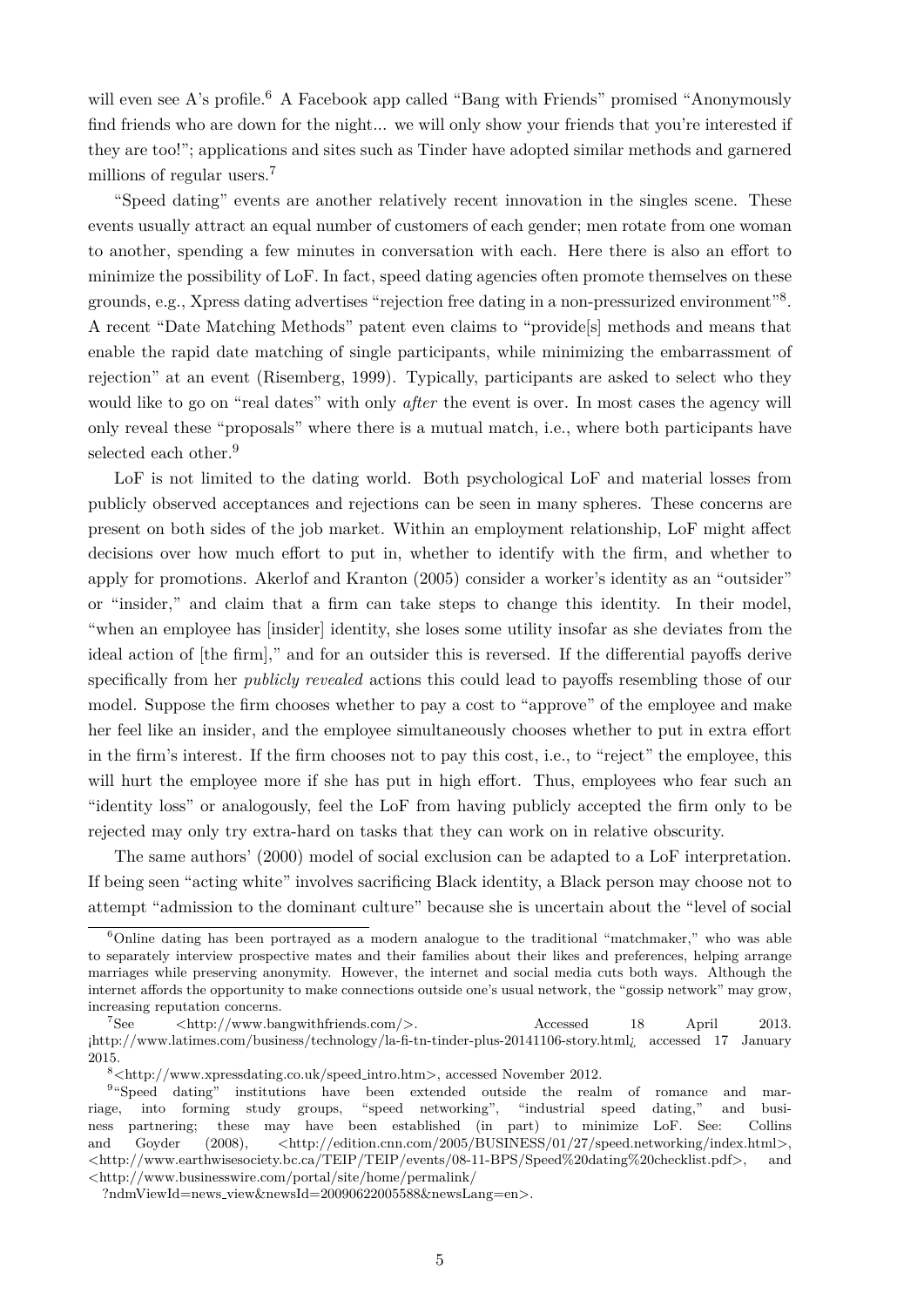exclusion" she will face; e.g., whether she will be accepted by a school, employer, or White social group. On the other hand, if she can make this attempt anonymously, she can avoid the risk of a public threat to her identity, and also avoid the potential *material* costs of social exclusion. In fact, race-based rejection sensitivity has been found to negatively correlate with measures of African-American students' success at predominantly White universities (Mendoza-Denton et al., 2002). This concern might help justify outreach programs for underrepresented minorities; in effect "asking them first" or letting them know when they will have a high probability of succeeding.

The employer too may be vulnerable to LoF. Cawley (2003), in his guide for economists on the junior job market, writes that he has "heard faculty darkly muttering about job candidates from years ago who led them on for a month before turning them down." This aggravation surely involves LoF in addition to the loss of time. This LoF is recognized by professional recruiters as well: "recruiters lose face when candidates pull out of accepted engagements at the last minute."<sup>10</sup>

For the rejection-sensitive, any economic transaction that involves an "ask" may risk a LoF. This may explain the prevalence of posted prices, aversion to bargaining in certain countries, and the relative absence of neighborhood cooperation, social interaction, consumption and tasksharing in many modern societies (Putnam, 2001). Rejection sensitivity is particularly disabling for sales personnel.<sup>11</sup>Our model may also be important in an archetypal situation where preserving face is valued – the resolution of personal and political disagreements. Neither side may want to make a peaceful overture unilaterally – this can be seen as evidence of admission of guilt or weakness, and may be psychologically painful in itself. Again, where a double-blind mechanism is available, it can resolve this dilemma; if not, our model offers insight into why negotiations often fail. Often, peace talks are made in secret, and only announced if a successful agreement has been reached. This contradicts one of Woodrow Wilson's famous "14 points": "Open covenants openly arrived at", became a principle, according to Eban (1983). However, Eban claims that "the hard truth is that the total denial of privacy even in the early stages ... has made international agreements harder to obtain than ever". Tony Armstrong (1993) analyzed three key cases of international negotiations finding a high degree of secrecy and few participants. "In these secret and private negotiations, assurances and commitments were provided, which were essential for the parties to negotiate 'in good faith"' (Jonsson and Aggestam, 2008).

While economists have previously studied related concepts, to our knowledge none have considered the difference between "mutually-observed acceptance and rejection" and "rejection where only one side knows she was rejected" (and the other side does not know whether or not he was proposed to). Becker (1973) introduced a model of equilibrium matching in his "Theory of Marriage." He considers the surplus generated from marriage through a household production function, and allows the division of output between spouses to be divided ex-ante according to each party's outside option in an efficient "marriage market." Anderson and Smith (2010)

<sup>10</sup>Leslie Merrow, Staffing Consultancy Principal, "How to Avoid the Counter-Offer Trap," Friday, August 17, 2007. *<*http://directsearchalliance.blogspot.com/2007/08/how-to-avoid-counter-offer-trap.html*>*

 $11\textdegree$ Call reluctance, which strikes both individuals and teams, develops in many forms. Representatives may be 'gun shy' from an onslaught of rejection or actively avoid certain calling situations such as calling high-level decision makers or asking for the order. Call reluctance is the product of fear; fear of failure, fear of losing face, fear of rejection or fear of making a mistake. If the fear perpetuates, productivity suffers." – "Business Services Industry Contests combat call reluctance," Telemarketing & Call Center Solutions, Oct 1996 by Brian J. Geery.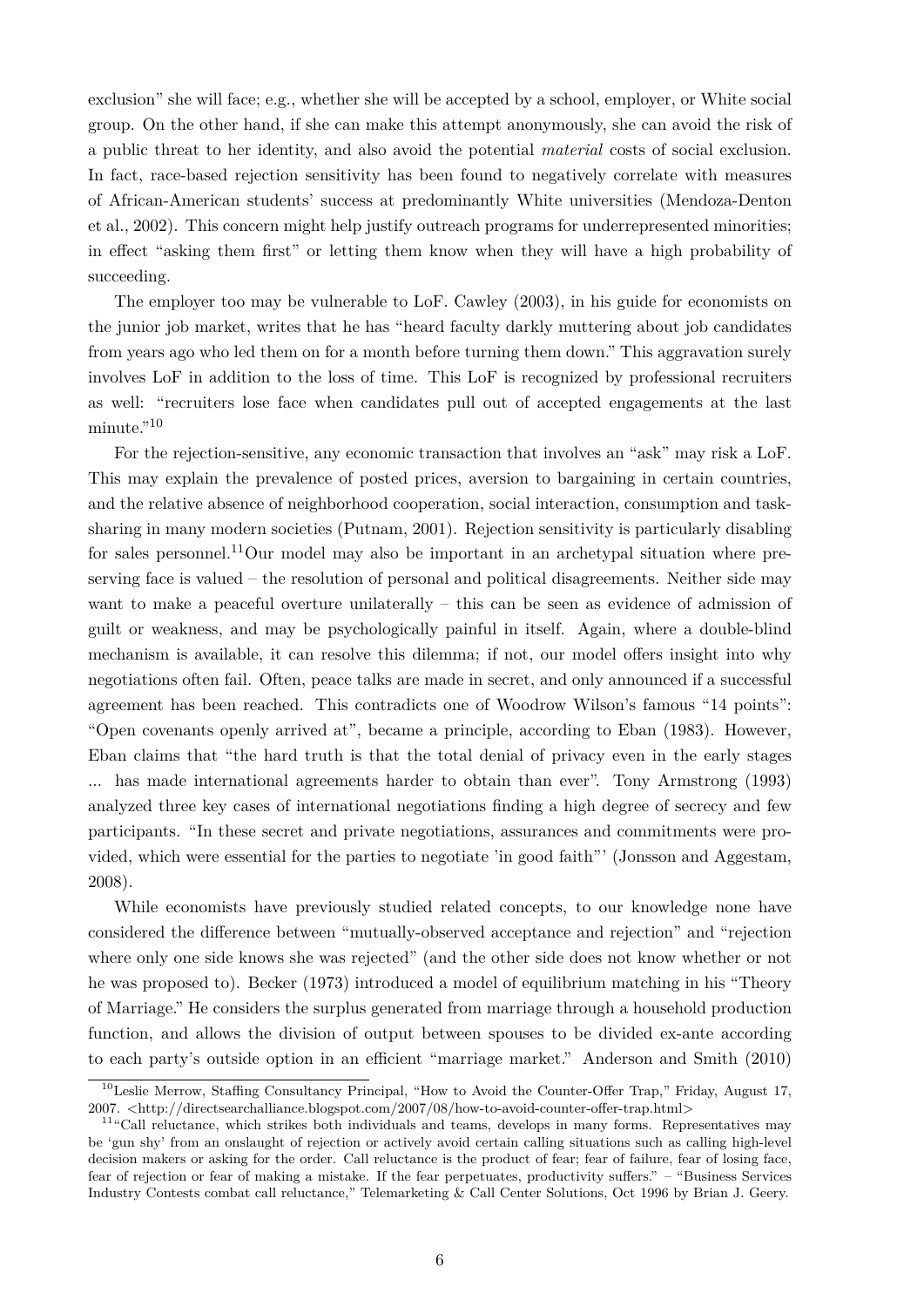brought reputation into this context, noting "matches yield not only output but also information about types" (but note that *offers* are not observed in their model). Chade (2006) explored a search and matching environment where participants observe "a noisy signal of the true type of any potential mate." He noted "as in the winner's curse in auction theory – information about a partner's type [is] contained in his or her acceptance decision." However, in Chade's model there is only a single interaction between the same man and woman, and outside parties do not observe the results; thus there is no scope for either party's actions to affect their future reputations, nor any direct cost of being rejected.

Our work shares some features of standard models of directed search (e.g., Albrecht et al., 2006), but there are important differences. In the previous employment models, the cost of submitting a job application is unrelated to the probability of success, as well as unrelated to whether the employer knows a candidate has applied. In our model (as applied to this example) the job seeker knows that if there is a high probability they will get the job (even if they do not accept the offer), there is a low probability they will lose face, and thus this cost is low in expectation.

#### **3 Setup and benchmark model**

#### **3.1 Agents**

The economy is populated by a continuum of individuals on market sides *M* and *F* endowed with measure 1 each. An individual  $m \in M$  or  $f \in F$  is characterized by a binary type  $x_j \in \{\ell, h\}$ where  $j \in \{m, f\}$ ; the type is an agent's private information.<sup>12</sup>Let the share of *h* types be the same on both sides of the market, and denote it by *p*. 13

#### **3.2 Matching**

Each individual in  $M$  is randomly matched to a single individual in  $F$ ; all matches are chosen by nature with equal probability. Person *i* obtains a noisy signal  $s_j$  about the type  $x_j$  of her match  $j$ , but does not observe  $s_i$ , the signal of her own type that  $j$  received. After observing the signals, individuals accept  $(A)$  or reject  $(R)$  the match. Suppose that acceptance decisions are made sequentially and let males move first.<sup>14</sup> We distinguish two different informational settings: (i) an *Asymmetric Revelation Environment* (ARE) where females observe the action *A* or *R* taken by a male but males do not observe females' actions, and (ii) a *Conditionally Anonymous Environment* (CAE) where females do not directly observe the male's action, but only observe whether or not *both parties* have played accept.<sup>15</sup> That is, in the CAE both males and females can infer their match's actions if and only if they themselves play accept.

 $12$ In a previous draft we derived similar results with continuous types under certain functional restrictions. Note that our previous discussion also encompasses one-sided matching; we model a two-sided market (labeled "male" and "female" with apologies for political incorrectness) both because it is relevant to many examples and because it allows us to isolate both direct and indirect effects of a fear of LoF on one side.

<sup>&</sup>lt;sup>13</sup>This assumption is made for notational simplicity, allowing that the type distributions differ by gender does not affect our results qualitatively.

<sup>&</sup>lt;sup>14</sup>Modeling a simultaneous move game (available by request) will generate equivalent results, at the expense of considerable notational burden.

<sup>&</sup>lt;sup>15</sup>We compare the CAE to the *ARE* as the one-way loss of face is easier to model, yields clearer intuition, and is relevant to a sequential game. This is further justified below.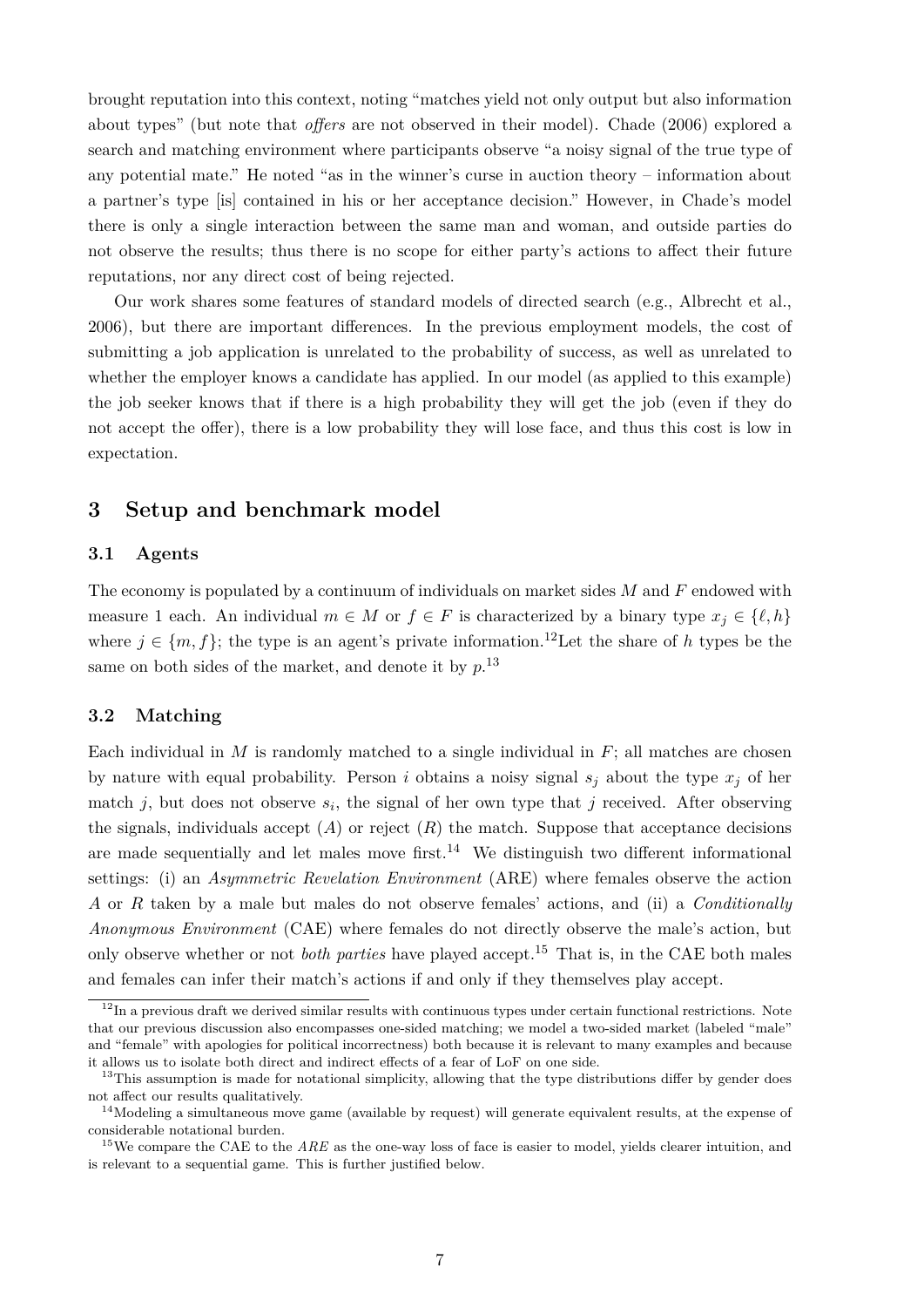#### **3.3 Payoffs**

If both individuals in a matched pair accept they become "married" and each individual's payoff depends positively on the *pizzazz* (see Burdett and Coles, 2006) of their partner:  $\tilde{x} \in \{\tilde{\ell}, \tilde{h}\}$ .  $\ell$ types have pizzazz  $\tilde{\ell}$  and *h* types have pizzazz  $\tilde{h}$ , where  $0 < \tilde{\ell} < \tilde{h}$ . Types (and thus pizzazz) become fully observable during the marriage. Marriage payoffs for a match  $(m, f)$  are given by  $u_m(\tilde{x}_f) = \tilde{x}_f$  and  $u_f(\tilde{x}_m) = \tilde{x}_m$ . That is, payoffs are linear in the match's type, which implies that total surplus does not depend on the precise assignment of types, but only on the number of marriages formed.<sup>16</sup> Agents who remain solitary obtain a payoff of  $u_i(\tilde{x}_i) = \delta \tilde{x}_i$  for  $j \in \{m, f\}$  with  $\delta < 1$ . For intuition, suppose types represent productivity, production is shared by the married couple, and those who are more productive alone are also more productive in a marriage.<sup>17</sup> Therefore  $\ell$  types always prefer a marriage to remaining alone. To make the model non-trivial, we suppose that  $h$ 's prefer to remain unmarried to marrying an  $\ell$ , i.e., high types have a good outside option:

#### **Assumption 1.**  $\delta \tilde{h} > \tilde{\ell}$ .

The crucial assumption here is that there are only two types; allowing for a larger, finite type space would be straightforward. In summary, homogenous marriages benefit both partners and mixed marriages benefit  $\ell$ 's more than they hurt  $h$ 's.<sup>18</sup> The payoff matrix of the game played by a randomly matched pair (*m, f*) is thus

$$
\begin{array}{ccc}\n f & \stackrel{m}{\longrightarrow} & A \\
 A & \tilde{x}_f, \tilde{x}_m & \delta \tilde{x}_m, \delta \tilde{x}_f \\
 R & \delta \tilde{x}_m, \delta \tilde{x}_f & \delta \tilde{x}_m, \delta \tilde{x}_f\n \end{array}\n \tag{1}
$$

While our setting does not allow for a generic analysis of matching games, it captures a large set of interactions where loss of face may be relevant. Our assumptions embody agreedupon preferences over a partner's type – partners are better or worse along a single dimension, although this may be a reduction of several characteristics. This is plausible, at least to first order, for measures such as desirability in the marriage market and productivity in a market for business partners.

#### **3.4 Signals**

Individuals in a matched pair each obtain a signal  $s \in [s, \overline{s}]$  of the other agent's type. Signals are drawn independently and their distribution depends on the type of the sender: type *x*'s  $(x \in \{\ell, h\})$  signal is distributed according to  $F_x(s)$  with continuously differentiable density  $f_x(s)$ . Suppose that the signal is informative in the sense that  $f_\ell(s)$  and  $f_h(s)$  satisfy the monotone likelihood ratio property, i.e.,

**Assumption 2.**  $f_h(s)/f_{\ell}(s) > f_h(s')/f_{\ell}(s')$  for all  $s > s'$  where defined.

<sup>&</sup>lt;sup>16</sup>We see this assumption as a reasonable benchmark, representing the knife-edge between increasing and decreasing differences. Allowing super- or sub-modularities in the marriage production function may be interesting for future research.

 $17$ This assumption might also be justified through interpreting the payoff to no match as the continuation value in an indefinitely repeated version of the matching game, as in, e.g., Adachi (2003). In Chade (2006) this value increases in type as higher-type players tend to have higher signals and other players accept them more often.

<sup>&</sup>lt;sup>18</sup>This follows from the larger total payoff, as  $\tilde{h} + \tilde{\ell} > \delta(\tilde{h} + \tilde{\ell})$ .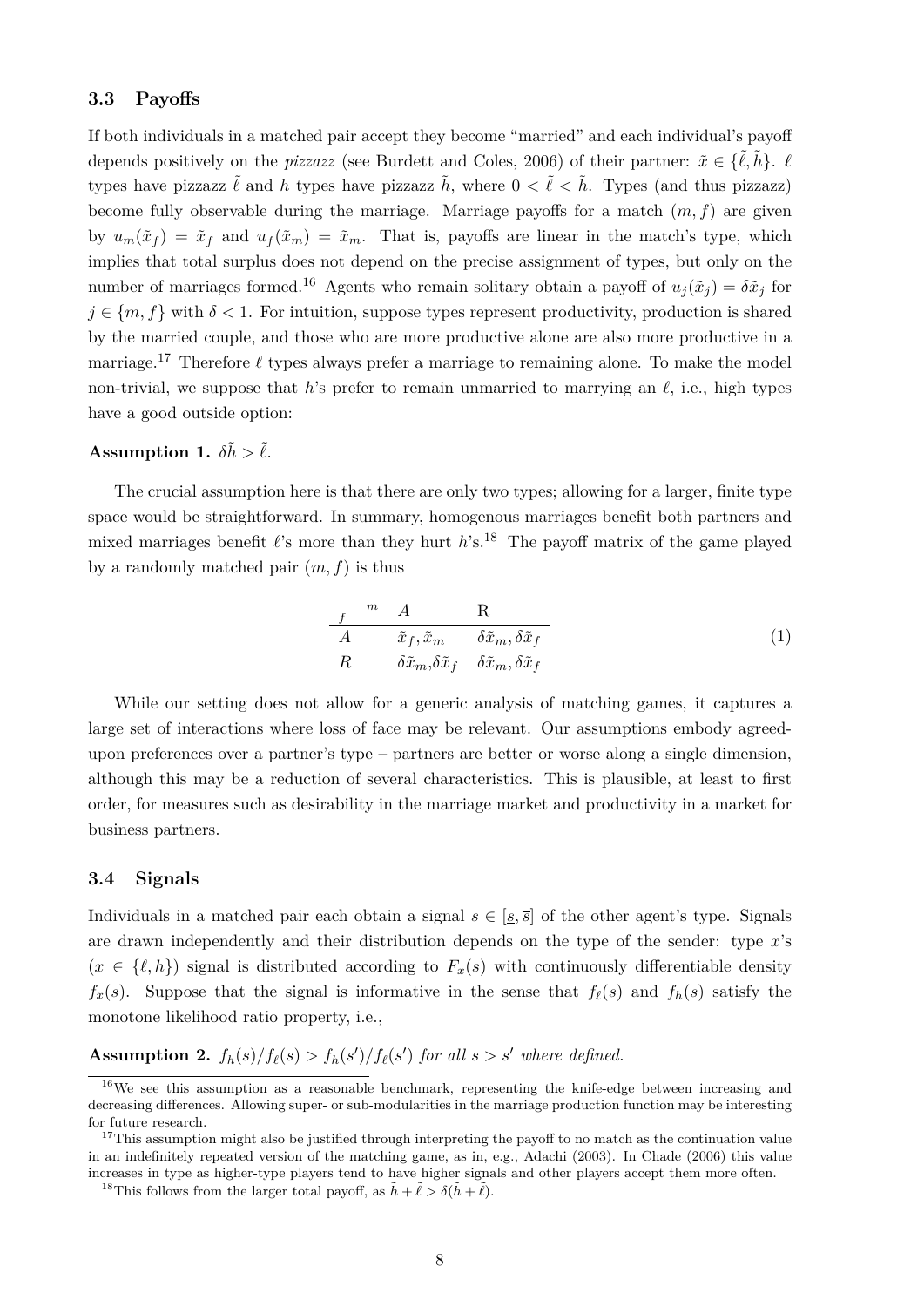We assume that signals have limit distributions, i.e., that observing the best (worst) signal implies that the type is  $h(\ell)$ , i.e.,

#### **Assumption 3.**  $f_h(s) = 0$ ,  $f_{\ell}(s) > 0$ ,  $f_{\ell}(\overline{s}) = 0$ , and  $f_h(\overline{s}) > 0$ .

Assuming that the probability of a high (low) type converges to one (zero) will ensure that game has an interior equilibrium (signal thresholds for accepting a match will be interior), and it is crucial for lemma 1, as further discussed below.<sup>19</sup>

We will look for Perfect Bayesian Equilibria and consider tatonnement stability, i.e., stability with respect to the iterative responses to deviations or "cobweb dynamics" (see Hahn, 1962, Dixit, 1986, and Vives, 2005).<sup>20</sup>

#### **3.5 Benchmark model: no loss of face**

To illustrate the setup we now solve for the equilibrium behavior in the matching game without loss of face, which is equivalent to the CAE. Since  $\delta$  < 1, low types will always prefer any marriage to remaining alone. Therefore low types find it always (at least weakly) optimal to accept.

There is always a "trivial coordination failure" equilibrium where both players always reject, since if *i*'s match rejects with certainty, then either accepting or rejecting yield payoff  $\delta \tilde{x}_i$ . However, this equilibrium is neither tatonnement-stable nor trembling-hand perfect; if low (or high) types reduce their cutpoint slightly or tremble,<sup>21</sup> thus playing accept with a positive probability, other low types will strictly prefer to play accept, i.e., set their cutpoint at *s*. Thus, in a stable equilibrium low types must always accept with some minimum probability  $\varepsilon > 0$ , which in turn, given assumption 3, implies that high types must at least sometimes reject. This implies that the acceptance behavior of players of type h and  $\ell$  differs in equilibrium, implying that the event of being accepted also conveys some information about the match's type (the "acceptance curse" in Chade, 2006). Let  $q_j(x; x')$  for  $j \in \{m, f\}$  denote the resulting equilibrium probability that a type  $x$  on side  $j$  accepts a match, given the match is of type  $x'.^{22}$ Since  $\ell$  types always find it profitable to accept,  $q_j(\ell, x') = 1$  for  $x' \in \{\ell, h\}$  and  $j \in \{m, f\}$ .

Note that the above "trivial coordination failure" is distinct from the case where low types always accept and high types always reject, which we call the Coordination Failure Equilibrium or "CFE"; we return to this below.

For an individual *i* of type *h* in a match  $(i, j)$ , playing *R* yields a payoff  $\delta \tilde{h}$ , whereas playing *A* either yields  $x_j$ , if *j* accepted, or  $\delta \tilde{h}$  if *j* rejected. That is, the decision to accept or reject only affects the payoff in the case that the match accepted. High types of both genders (whether or not they observed their match's action) find it (weakly) profitable to accept after observing a

<sup>&</sup>lt;sup>19</sup>Alternatively, we could consider the alternate assumption of overlapping supports i.e., for all  $s \in [s, \overline{s}]$   $f_h(s)$ 0 if and only if  $f_{\ell}(s) > 0$ . This alternative assumption would imply that we could not rule out equilibria where high types do not respond to the signal and instead "always accept" or "always reject," and these could be stable. However, even under overlapping supports, if we were to focus on "responsive" equilibria where high types have interior thresholds, our remaining results carry over. Details are available by request.

 $^{20}$ We will also mention when our results hold under the trembling-hand perfection refinement.

<sup>&</sup>lt;sup>21</sup>As individuals do not observe the signals of their own type, a reduced cutpoint on the other side will be perceived in the same way and elicit the same response as a random tremble.

 $22$ Note that this expression incorporates the acceptance curse because this allows for high types to accept less, i.e.,  $q(h; h) < 1$ , and being accepted means a higher likelihood that one's match is a low type.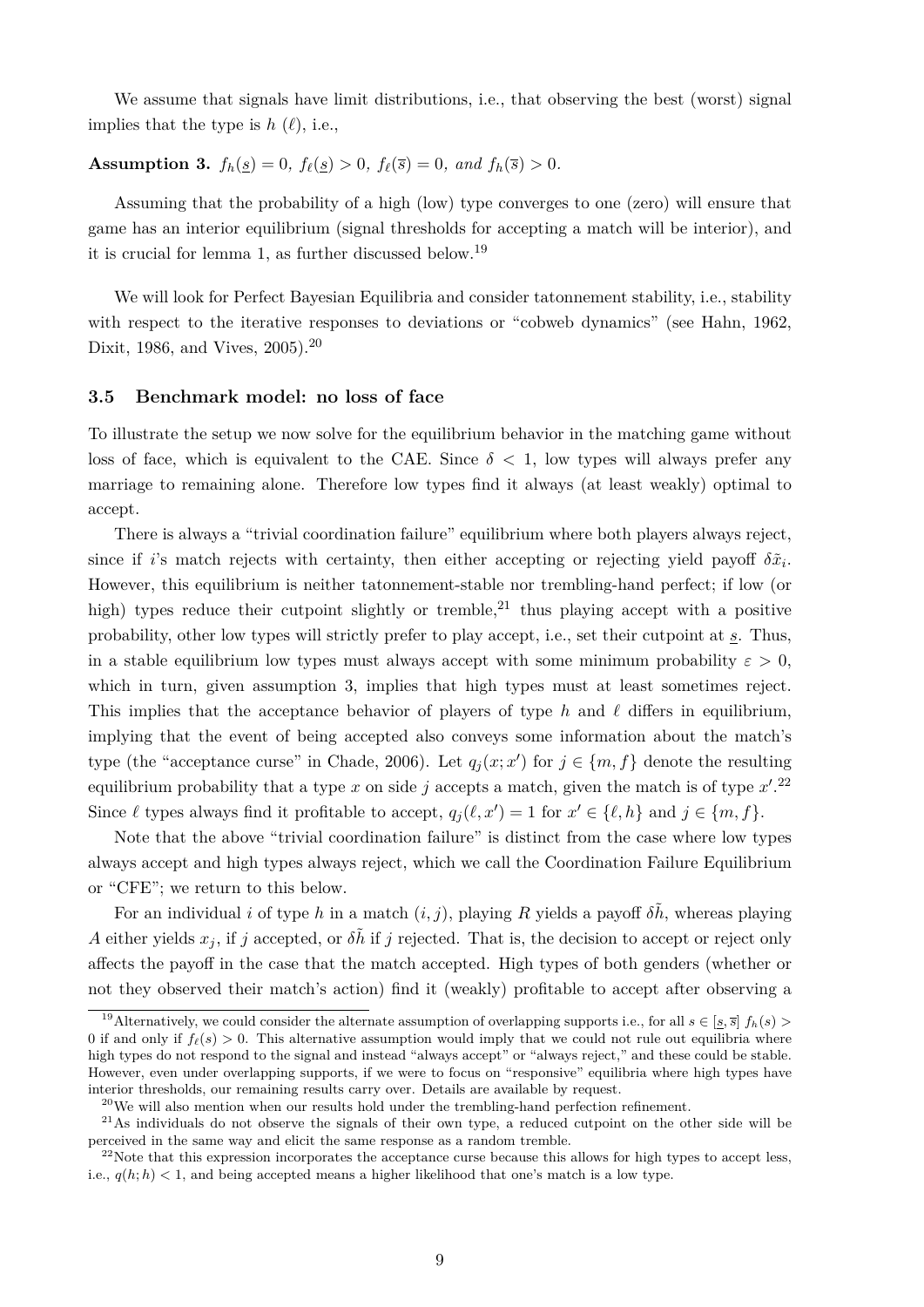signal *s* if and only if the expected payoff from accepting meets or exceeds the outside option:

$$
\frac{pf_h(s)}{(1-p)f_{\ell}(s)+pf_h(s)}[q_j(h,h)\tilde{h} + (1-q_j(h,h))\delta\tilde{h}] + \frac{(1-p)f_{\ell}(s)}{(1-p)f_{\ell}(s)+pf_h(s)}\tilde{\ell} \ge \delta\tilde{h},\qquad(2)
$$

where  $j = m, f$ . If we subtract  $\delta \tilde{h}$  from both sides of the above inequality and rearrange terms, we see that an *h* accepts if the gain from marrying another *h* outweighs the loss from marrying an  $\ell$  in expectation conditional on the signal and considering equilibrium play, i.e., if:<sup>23</sup>

$$
pf_h(s)[q_j(h,h)\tilde{h} + (1 - q_j(h,h))\delta\tilde{h} - \delta\tilde{h}] \ge (1 - p)f_{\ell}(s)(\delta\tilde{h} - \tilde{\ell}).
$$
\n(3)

Note that the overall probability of being accepted as a function of types,  $q_j(x';x)$  does not depend on the signal *s* that the player observes, as signals are drawn independently and individuals do not observe the signals of their own type. Because of the monotone likelihood property, (2) implies that an agent *i* of type *h* accepts if and only if the signal *s* that *i* observes is sufficiently high. Hence, there is  $\hat{s} \in [\underline{s}, \overline{s}]$  such that an agent of type *h* finds it profitable to accept if and only if he observes  $s \geq \hat{s}$ . That is, both males and females use threshold strategies, accepting only if the signal exceeds their threshold,  $\hat{s}_m$  and  $\hat{s}_f$  respectively. This implies that an agent  $j \in \{m, f\}$  of type *h* accepts an agent of type *x* with probability

$$
q_j(h, x) = 1 - F_x(\hat{s}_j)
$$
, with  $j \in \{m, f\}$ .

Using this on (2) implies that, given a cutoff value  $\hat{s}_j$  on the other market side, a high type's optimal reply is to accept if

$$
\frac{f_h(s)}{f_{\ell}(s)} \ge \frac{1-p}{p} \frac{\delta \tilde{h} - \tilde{\ell}}{(1-\delta)\tilde{h}} \frac{1}{1 - F_h(\hat{s}_j)},\tag{4}
$$

and to reject otherwise. We can thus define the high types' best reply in any stable equilibrium: accept if and only if  $s \geq \hat{s}_i^*(\hat{s}_j)$ , where  $i \neq j \in \{m; f\}$  and

$$
\hat{s}_{i}^{*}(\hat{s}_{j}) : \frac{f_{h}(\hat{s}_{i}^{*})}{f_{\ell}(\hat{s}_{i}^{*})} = \frac{1-p}{p} \frac{\delta \tilde{h} - \tilde{\ell}}{(1-\delta)\tilde{h}} \frac{1}{1 - F_{h}(\hat{s}_{j})}.
$$
\n(5)

Continuity of the signal and its distribution and the monotone likelihood property ensure that the best response  $\hat{s}_i^*$ . exists and that  $\hat{s}_i^*$ . weakly increases in its argument. The latter implies that thresholds are strategic complements. Combined with the symmetry of the game in types this implies that  $\hat{s}_m = \hat{s}_f := \hat{s}^*$  in a Nash equilibrium (supposing the contrary leads quickly to a contradiction). As noted above,  $\hat{s}^* > \underline{s}$  in any stable equilibrium. Since agents' actions do not affect other agents' information sets, beliefs are always formed according to Bayes' rule, and the issue of out-of-equilibrium beliefs will not arise.

Totally differentiating and rearranging terms (see footnote) we see the slope of a high-type

<sup>&</sup>lt;sup>23</sup>Rearranging,  $\frac{pf_h(s)}{(1-p)f_{\ell}(s)+pf_h(s)}[q_j(h,h)\tilde{h} + (1-q_j(h,h))\delta\tilde{h} - \delta\tilde{h}] + \frac{(1-p)f_{\ell}(s)}{(1-p)f_{\ell}(s)+pf_h(s)}(\tilde{\ell} - \delta\tilde{h}) \geq 0$  $\Leftrightarrow pf_h(s)[q_j(h, h)\tilde{h} + (1 - q_j(h, h))\delta\tilde{h} - \delta\tilde{h}] + (1 - p)f_\ell(s)(\tilde{\ell} - \delta\tilde{h}) \geq 0, \Leftrightarrow$  inequality 3.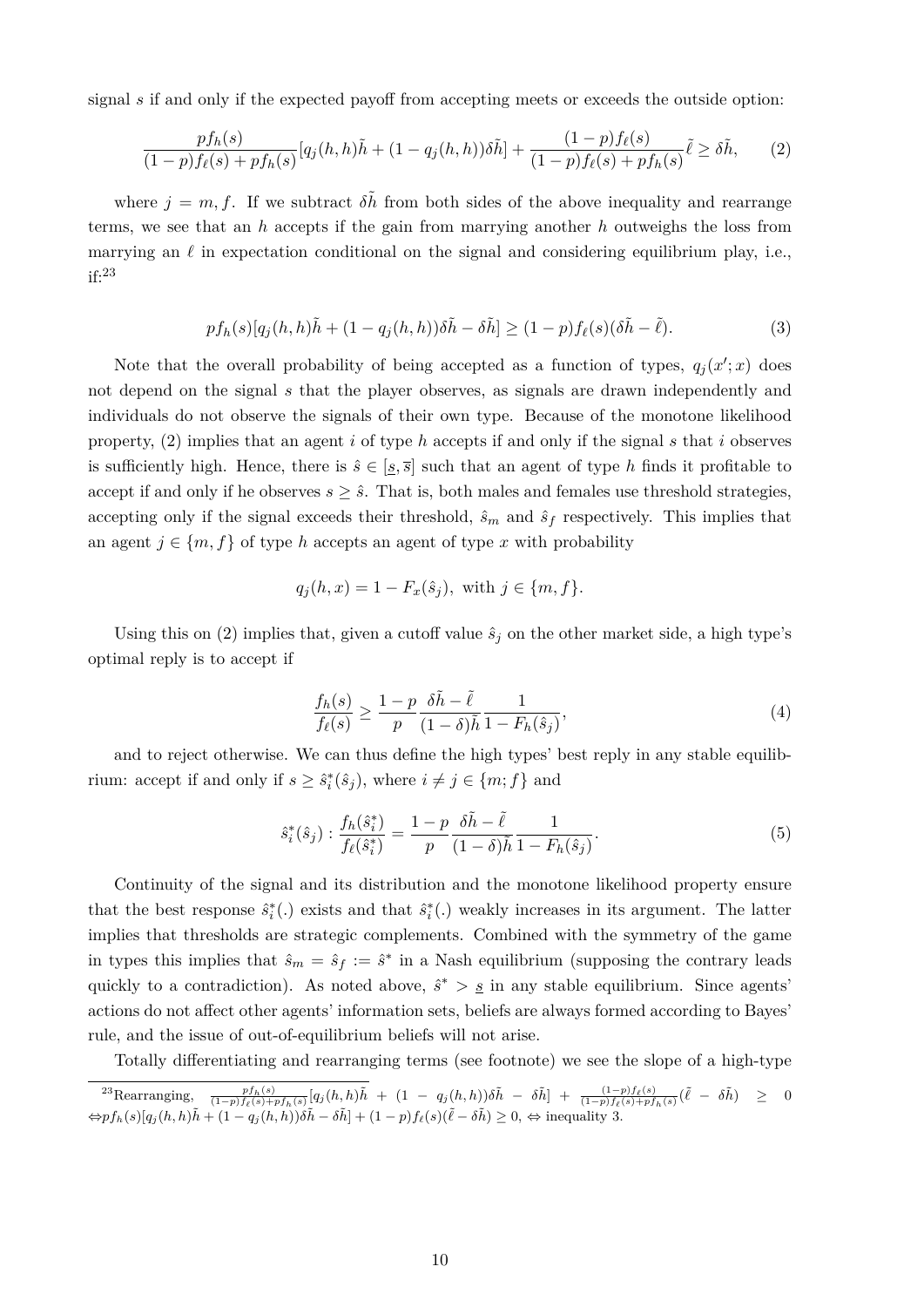player i's best response function must follow:<sup>24</sup>

$$
\frac{\partial \hat{s}_i}{\partial \hat{s}_j} = \frac{f_h(\hat{s}_i) f_h(\hat{s}_j)}{\frac{\partial f_h(\hat{s}_i)}{\partial s} (1 - F_h(\hat{s}_j)) - \frac{1 - p}{p} \frac{\delta \tilde{h} - \tilde{\ell}}{(1 - \delta) \tilde{h}} \frac{\partial f_\ell(\hat{s}_i)}{\partial s}}.
$$
(6)

A sufficient condition for an interior stable equilibrium to exist is

$$
(f_h(\overline{s}))^2 > -\frac{\partial f_\ell(\overline{s})}{\partial s} \frac{1-p}{p} \frac{\delta \tilde{h} - \tilde{\ell}}{(1-\delta)\tilde{h}}.\tag{7}
$$

Condition 7 ensures that that a high type's reaction function has a slope greater than unity at *s* (which also implies that the CFE is not stable). Condition 7 would be implied by  $\frac{\partial f_{\ell}(\bar{s})}{\partial s} = 0$ , i.e., if the low type's signal distribution becomes flat at *s*. <sup>25</sup> Condition 7 will also hold if the underlying share of high types is sufficiently great; e.g., for a linear density on [0*,* 1] condition 7 holds if  $p > \frac{\delta \tilde{h} - \tilde{\ell}}{2\tilde{h}(1-\delta) + \delta \tilde{h} - \tilde{\ell}}$ .

Note that the slope of the best response function (6) must be zero at  $\hat{s}_j = \underline{s}$  because of the continuous limit distributions  $(f_h(s) = 0)$ . Further recalling  $\hat{s} > s$ , we see that if condition 7 holds, then the best response function must intersect the 45 degree line at least once, so there will an interior equilibrium, as shown in Figure 1. Since the best response function is increasing, at least one intersection point will have a slope below one and thus correspond to a stable equilibrium. For a unique equilibrium we would further require the best response function to be convex. If condition 7 does not hold then the CFE will be stable, and we may not have an interior equilibrium.





We summarize the above results for the game without loss of face in the following lemma.

#### **Lemma 1.** *If condition 7 holds then at least one interior, stable equilibrium exists, and in any* stable *equilibrium*

<sup>&</sup>lt;sup>24</sup>Rearranging equation 5, *i*'s optimal cutpoint  $\hat{s}_i^*(\hat{s}_j)$  is defined by  $f_h(\hat{s}_i^*)(1 - F_h(\hat{s}_j)) = \frac{1-p}{p} \frac{\delta \tilde{h} - \tilde{\ell}}{(1-\delta)\tilde{h}} f_{\ell}(\hat{s}_i^*)$ . Totally differentiating yields:  $\frac{\partial f_h(\hat{s}_i^*)}{\partial s}(1 - F_h(\hat{s}_j))\Delta \hat{s}_i^* - f_h(\hat{s}_i^*)f_h(\hat{s}_j)\Delta \hat{s}_j = \frac{1-p}{p} \frac{\delta \tilde{h}-\tilde{\ell}}{(1-\delta)\tilde{h}} \frac{\partial f_{\ell}(\hat{s}_i^*)}{\partial s}\Delta \hat{s}_i^*$ . Rearranging yields:  $\left(\frac{\partial f_h(\hat{s}_i^*)}{\partial s}(1 - F_h(\hat{s}_j)) - \frac{1-p}{p}\frac{\delta \tilde{h}-\tilde{\ell}}{(1-\delta)\tilde{h}}\frac{\partial f_{\ell}(\hat{s}_i^*)}{\partial s}\right)\Delta \hat{s}_i^* = f_h(\hat{s}_i^*)f_h(\hat{s}_j)\Delta \hat{s}_j$ . The usual argument then yields differentiability of the best response function and the slope of the reaction function in equation 6.

<sup>&</sup>lt;sup>25</sup>This would also ensure that the CFE is not trembling-hand perfect, since any tremble means that a high type's dominant strategy will be to accept any signal that cannot come from a low type.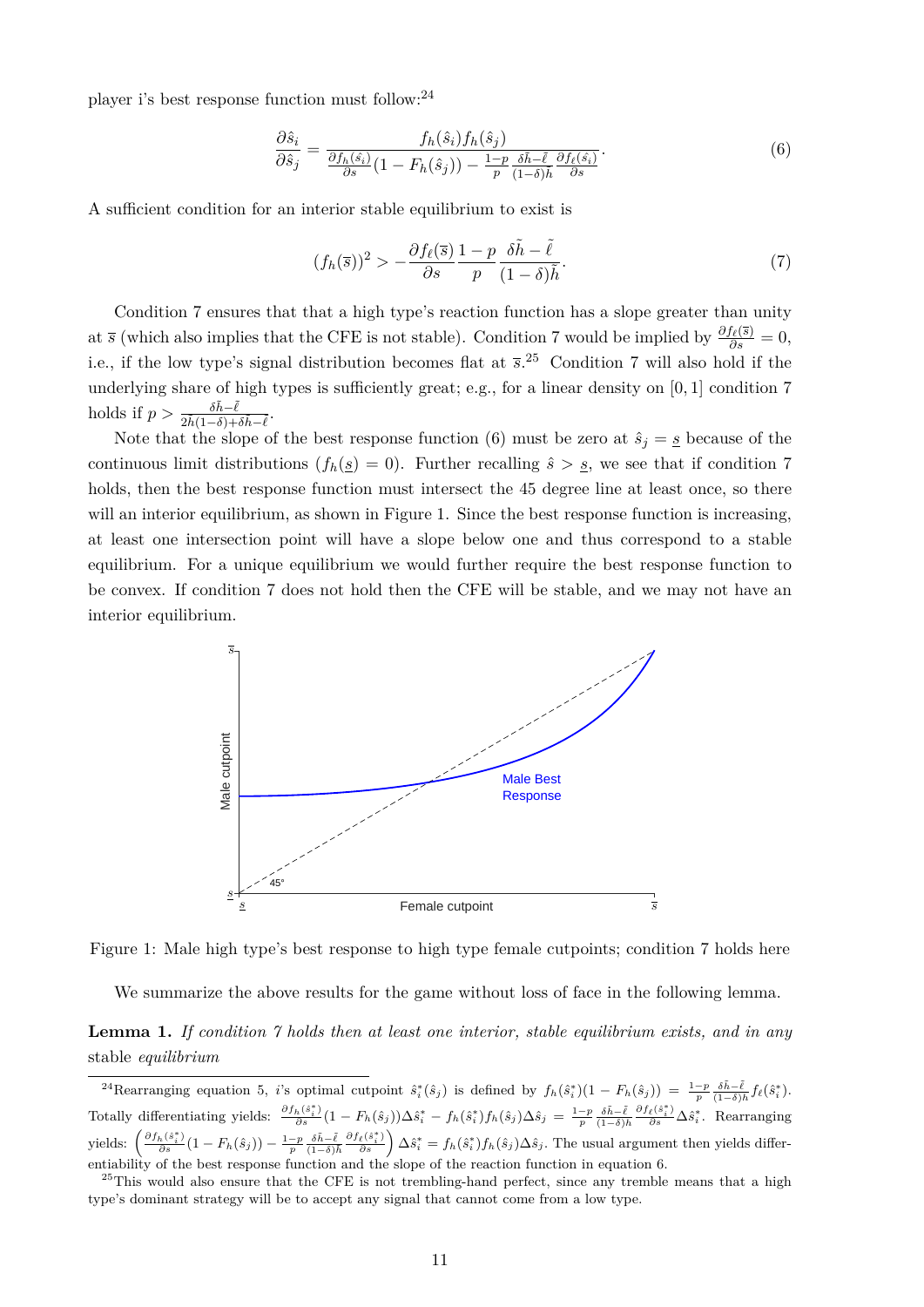- *1. low types always accept,*
- 2. *high types use symmetric cutoff strategies, accepting if*  $s > \hat{s}_m = \hat{s}_f := \hat{s}^*$ , and
- *3.*  $\hat{s}^* \in (\underline{s}, \overline{s})$ .

Simple calculations yield a corollary to this result:

**Corollary.** Where condition 7 holds, expected payoffs for types  $\ell$  and  $h$  in a stable equilibrium *of the game without loss of face (or for any strategy profile where low types always accept) are*

$$
v(\ell) = \delta \tilde{\ell} + p(1 - F_{\ell}(\hat{s}^{*})) (\tilde{h} - \delta \tilde{\ell}) + (1 - p)(\tilde{\ell} - \delta \tilde{\ell})
$$
  

$$
v(h) = \delta \tilde{h} + p(1 - F_{h}(\hat{s}^{*}))^{2} (\tilde{h} - \delta \tilde{h}) - (1 - p)(1 - F_{\ell}(\hat{s})) (\delta \tilde{h} - \tilde{\ell}).
$$
 (8)

*Note*  $v(h) > v(\ell)$ . The number of marriages is  $(1-p)^2 + 2p(1-p)(1-F_{\ell}(\hat{s}^*)) + p^2(1-F_h(\hat{s}^*))^2$ , *which strictly decreases in*  $\hat{s}^*$ .

Intuitively, an  $\ell$  will not marry (and will thus get  $\delta\tilde{\ell}$ ) unless he meets another  $\ell$  or fools an *h*. An *h* will marry only if she meets another *h* and they both send very positive signals, or if she is fooled by an  $\ell$  (i.e., she meets an  $\ell$  who sends a high enough signal).

In the above game without loss of face the order of play does not affect outcomes. Since both players' actions impact payoffs only in the case that the other player plays accept, their best responses do not change if they learn whether or not the other player *did* in fact accept; the same acceptance curse occurs in either case.

## **4 Intrinsic Loss of Face in an Asymmetric Revelation Environment**

Loss of face as described in section 2 is an intrinsic psychological pain, which can only matter if a player's potentially embarrassing action is observed by the other player. Therefore we define loss of face as follows.

**Definition 1.** *A player j who suffers from intrinsic loss of face suffers a loss L when*

- *1. j played accept. j knows that his match, player k, played reject, and*
- *2. j knows that k knows that j played accept.*<sup>26</sup>

Since LoF results from the *common knowledge* (or at least the higher order beliefs described above) of one party accepting and the other rejecting, to model LoF we need to make payoffs depend not only on actions, but also on the information players hold at the end of the game. These *terminal information sets* for players *m* and *f* are defined as standard information sets, but they are not at a decision node: they characterize a player's knowledge about the complete history of the game after all actions have been taken.<sup>27</sup>

In the game defined above terminal information sets will depend on the information environment in place (this is graphically depicted in figure 3 in the appendix). Denote an action tuple

<sup>&</sup>lt;sup>26</sup>Point 2 is necessary for a *primal* LoF but not for the reputational LoF we model in Appendix B.1; my reputation and future payoffs may suffer whether or not I know that my decision is observed.

 $^{27}$ For the primal LoF, this is related to the Value of Useless Information model introduced by Alaoui (2010).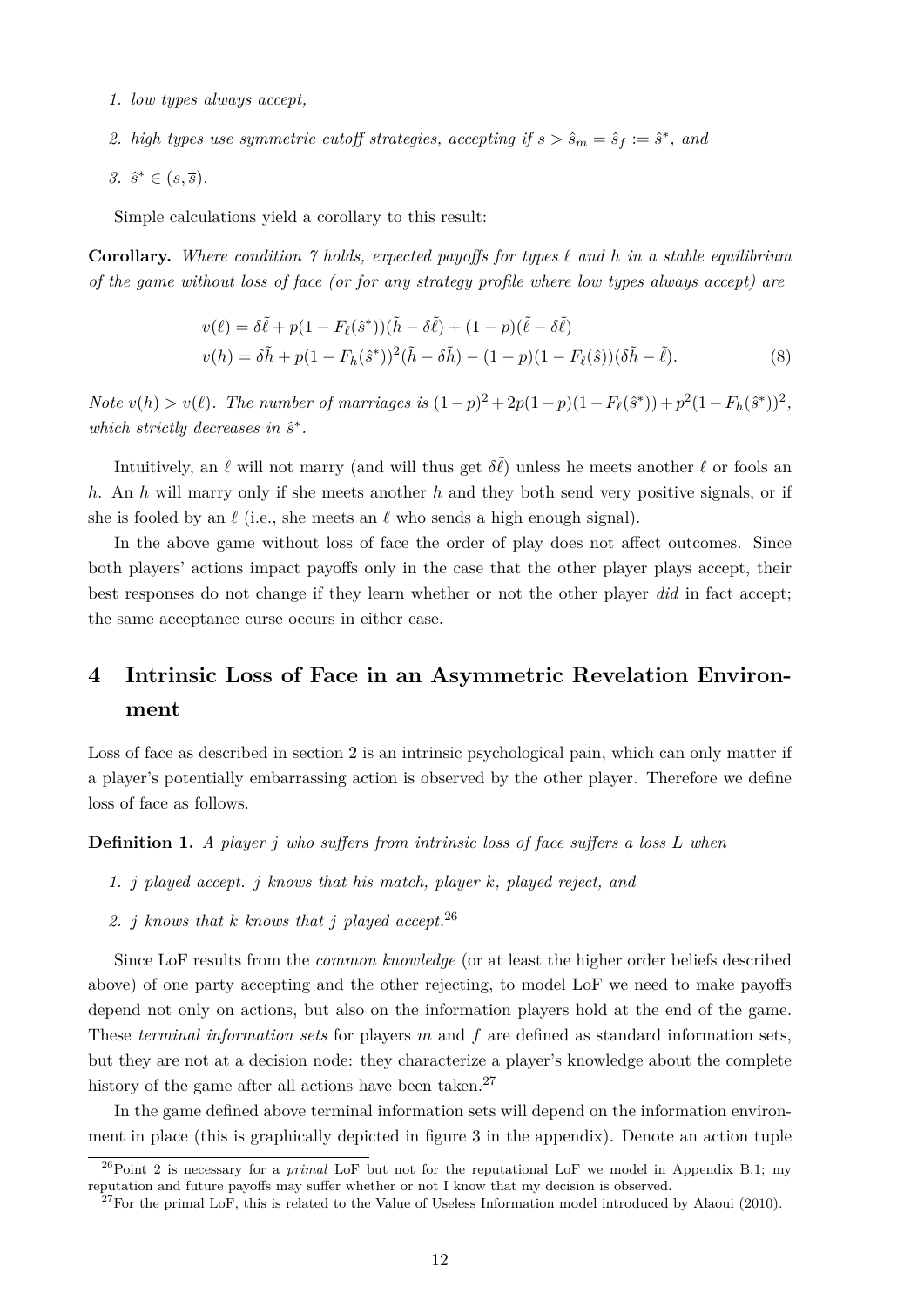by  $(a_m, a_f) \in \{A; R\}^2$ . If both players in a match only observe their own actions and whether or not there is a marriage (the conditionally anonymous environment, CAE), both players' information sets are  $(A, A)$ ,  $\{(R, A), (A, R)\}$ , or  $(A, R)$ . This implies that females cannot distinguish between action profiles  $(A, R)$  and  $(R, R)$ , and males cannot distinguish between  $(R, A)$  and (*R, R*). Therefore there is no loss of face under the CAE, and equilibrium behavior under the CAE is given as in the previous section (see especially lemma 1 and its corollary).

As noted earlier, having only one side vulnerable to LoF will allow us to separately consider both direct and indirect effects, and will be relevant to the comparison between sequential decision environments and the CAE. Here we will assume that the males move first; i.e., consider "males" as synonymous with "first-movers" or "the side vulnerable to LoF."

If females observe males' actions in a match, but not vice versa (the asymmetric revelation environment, ARE), possible terminal information sets are (*R, A*), (*R, R*), (*A, A*), or (*A, R*) for females, and  $(A, A)$ ,  $(A, R)$ , and  $\{(R, A)$ ;  $(R, R)\}$  for males.<sup>28</sup> That is, it is common knowledge that females observe the action profile  $(A, R)$ , whereas males cannot distinguish  $(R, A)$  and  $(R, R)$ . Therefore there is loss of face for males when the action profile  $(A, R)$  is played, but there is no loss of face for females under the ARE.<sup>29</sup>

Under the ARE the payoff matrix (1) changes into:

$$
\begin{array}{c|cc}\n & f & A & R \\
\hline\nA & \tilde{x}_f, \tilde{x}_m & \delta \tilde{x}_f - L, \delta \tilde{x}_f \\
R & \delta \tilde{x}_f, \delta \tilde{x}_m & \delta \tilde{x}_f, \delta \tilde{x}_m\n\end{array} \tag{9}
$$

As above individuals' acceptance decisions will depend on the inference they make about their match's type given the signal and given the event of being accepted. Because only males may incur loss of face, the decision problems of males and females now differ.

#### **4.1 Female behavior in the ARE**

We begin with the females' decision. Since females do not suffer from loss of face the analysis from section 3.5 carries over:  $\delta > 0$  implies again that low-type females find it always profitable to accept. As before, denote by  $q_m(h, h)$  and  $q_m(\ell, h)$  the probabilities that male *h* and  $\ell$ types, respectively, accept female  $h$  types in equilibrium (and  $q_f$  is defined similarly for females accepting males). Female *h* types find accepting profitable if, given the observed signal *s*, the expected payoff from accepting (conditional on being accepted) exceeds the outside option. Thus, restating inequality 2 for females,

$$
\frac{pf_h(s)}{(1-p)f_{\ell}(s)+pf_h(s)}[q_m(h,h)\tilde{h} + (1-q_m(h,h))\delta\tilde{h}] + \frac{(1-p)f_{\ell}(s)}{(1-p)f_{\ell}(s)+pf_h(s)}\tilde{\ell} \ge \delta\tilde{h}.
$$
 (10)

Since  $q_m(h, h)$  and  $q_m(\ell, h)$  do not depend on the signal that the female player observes, the monotone likelihood property implies, as in the benchmark model, that a female of type *h* accepts if and only if she observes the signal  $s \geq \hat{s}$  for some threshold  $\hat{s} \in [s, \overline{s}]$ .

<sup>&</sup>lt;sup>28</sup>Examining the remaining two possible informational environments is straightforward and does not yield any additional insights.

 $29E$ quivalently, even if both females and males had four terminal information sets, if the males choose first and the females observe this and choose second, a female would never accept unless the male did, and thus the outcomes would be *as if* she were not vulnerable to LoF.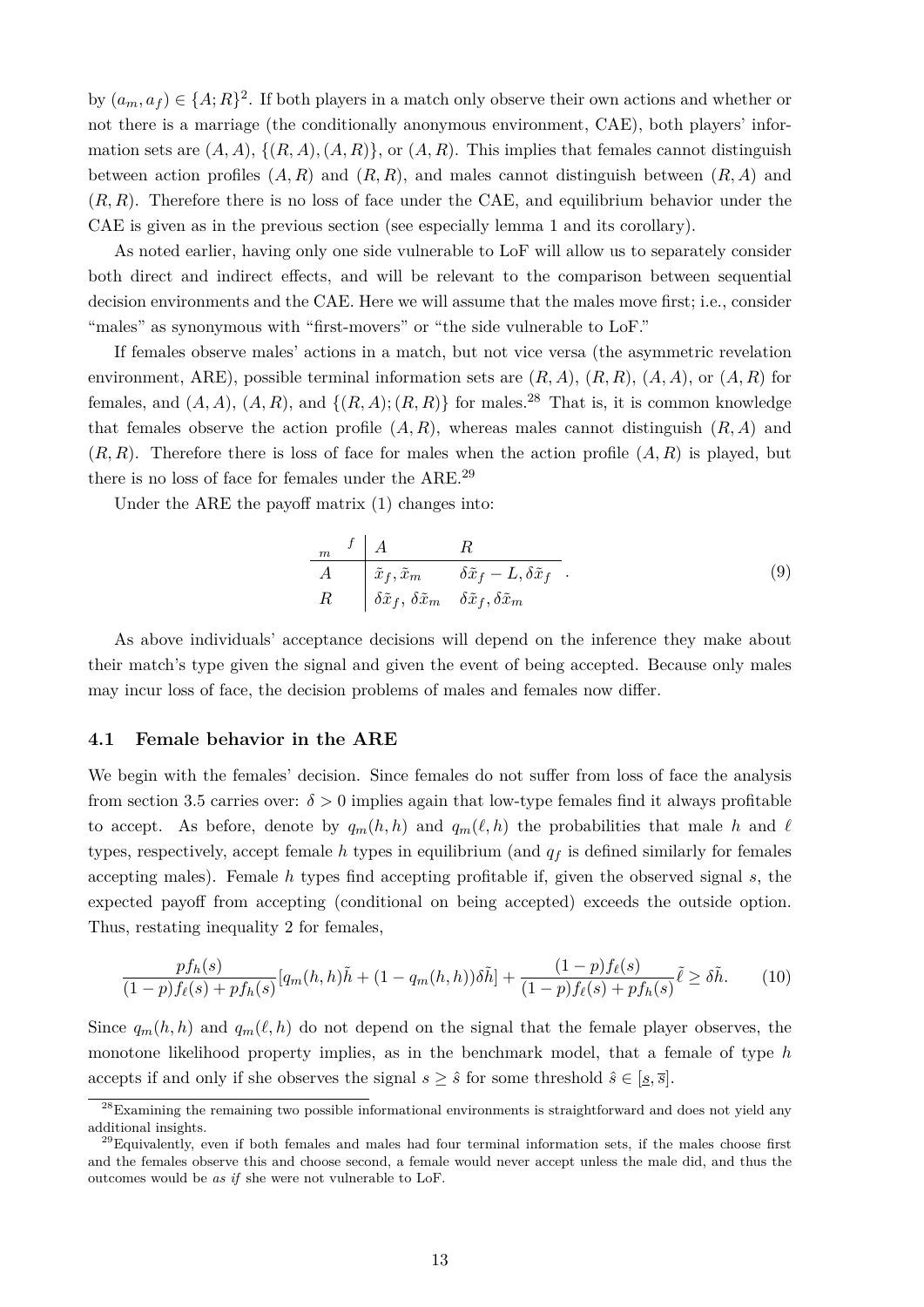#### **4.2 Male behavior in the ARE**

Given female behavior, males of type x who observe a signal s find it profitable to accept if and only if the expected payoff from accepting (conditional on being accepted), minus the expected loss of face when rejected, exceeds the outside option:

$$
\underbrace{\frac{(1-p)f_{\ell}(s)}{(1-p)f_{\ell}(s)+pf_{h}(s)}}_{Pr(x_f=\ell|s)}\tilde{\ell}+\underbrace{\frac{pf_{h}(s)}{(1-p)f_{\ell}(s)+pf_{h}(s)}}_{Pr(x_f=h|s)}\times\left[\underbrace{\frac{(1-F_x(\hat{s}_f))\tilde{h}}{Pr(h \text{ fem. accepts})\times\text{marr. util.}}+\underbrace{F_x(\hat{s}_f)(\delta\tilde{x}-L)}_{Pr(h \text{ fem. rejects})\times\text{reject. util.}}\right]\geq \delta\tilde{x}.
$$
\n(11)

Collecting terms, a male of type *x* accepts if

$$
(1-p)f_{\ell}(s)(\tilde{\ell}-\delta\tilde{x})+pf_h(s)\left[F_x(\hat{s}_f)(\delta\tilde{x}-L-\tilde{h})+\tilde{h}-\delta\tilde{x}\right]\geq 0.
$$

Stating this condition in terms of likelihood ratios we have

$$
\frac{1-p}{p}\frac{f_{\ell}(s)}{f_h(s)}(\tilde{\ell}-\delta\tilde{x}) - F_x(\hat{s}_f)(L+\tilde{h}-\delta\tilde{x}) + \tilde{h} - \delta\tilde{x} \ge 0.
$$
\n(12)

Now the monotone likelihood ratio property implies that the left-hand side strictly *decreases* in *s* for low type males and strictly *increases* in *s* for high males, implying any cutoff thresholds must be floors for high-type females and *ceilings* for low-type males. Furthermore, male low types accept with probability one if they would prefer to accept when matched with a high-type female (i.e., if the expected value of the marriage gain exceeds the expected loss of face from possible rejection), i.e.,

$$
(1 - F_{\ell}(\hat{s}_f))(\tilde{h} - \delta \tilde{\ell}) \ge F_{\ell}(\hat{s}_f)L,\tag{13}
$$

while male high types *reject* with probability one if they would prefer to reject even when matched with a high-type female, i.e.,

$$
(1 - F_h(\hat{s}_f))(\tilde{h} - \delta \tilde{h}) \le F_h(\hat{s}_f)L.
$$
\n(14)

This implies the following lemma, derived in the appendix.

**Lemma 2.** *With loss of face in an ARE males use threshold strategies; ` types use ceilings, h types use floors.*

*1. Male h types play* "accept iff  $s_f \geq \hat{s}_h$ " with  $\hat{s}_h = \bar{s}$  if (14) holds; otherwise  $\hat{s}_h$  *is interior and is defined by*

$$
\frac{f_h(\hat{s}_h)}{f_\ell(\hat{s}_h)} \frac{p}{1-p} \frac{(1-\delta)\tilde{h}}{\delta\tilde{h}-\tilde{\ell}} = \frac{1}{1-F_h(\hat{s}_f)(1+L/((1-\delta)\tilde{h}))}.
$$
(15)

2. Male  $\ell$  types play "accept iff  $s_f \leq \hat{s}_\ell$ " with  $\hat{s}_\ell = \bar{s}$  if (13) holds; otherwise  $\hat{s}_\ell$  is interior *and is defined by*

$$
\frac{f_h(\hat{s}_\ell)}{f_\ell(\hat{s}_\ell)} \frac{p}{1-p} \frac{\tilde{h} - \delta\tilde{\ell}}{\delta\tilde{\ell} - \tilde{\ell}} = \frac{1}{1 - F_h(\hat{s}_f)(1 + L/(\tilde{h} - \delta\tilde{\ell}))}.
$$
\n(16)

*3. Female types' best responses are as in the benchmark case.*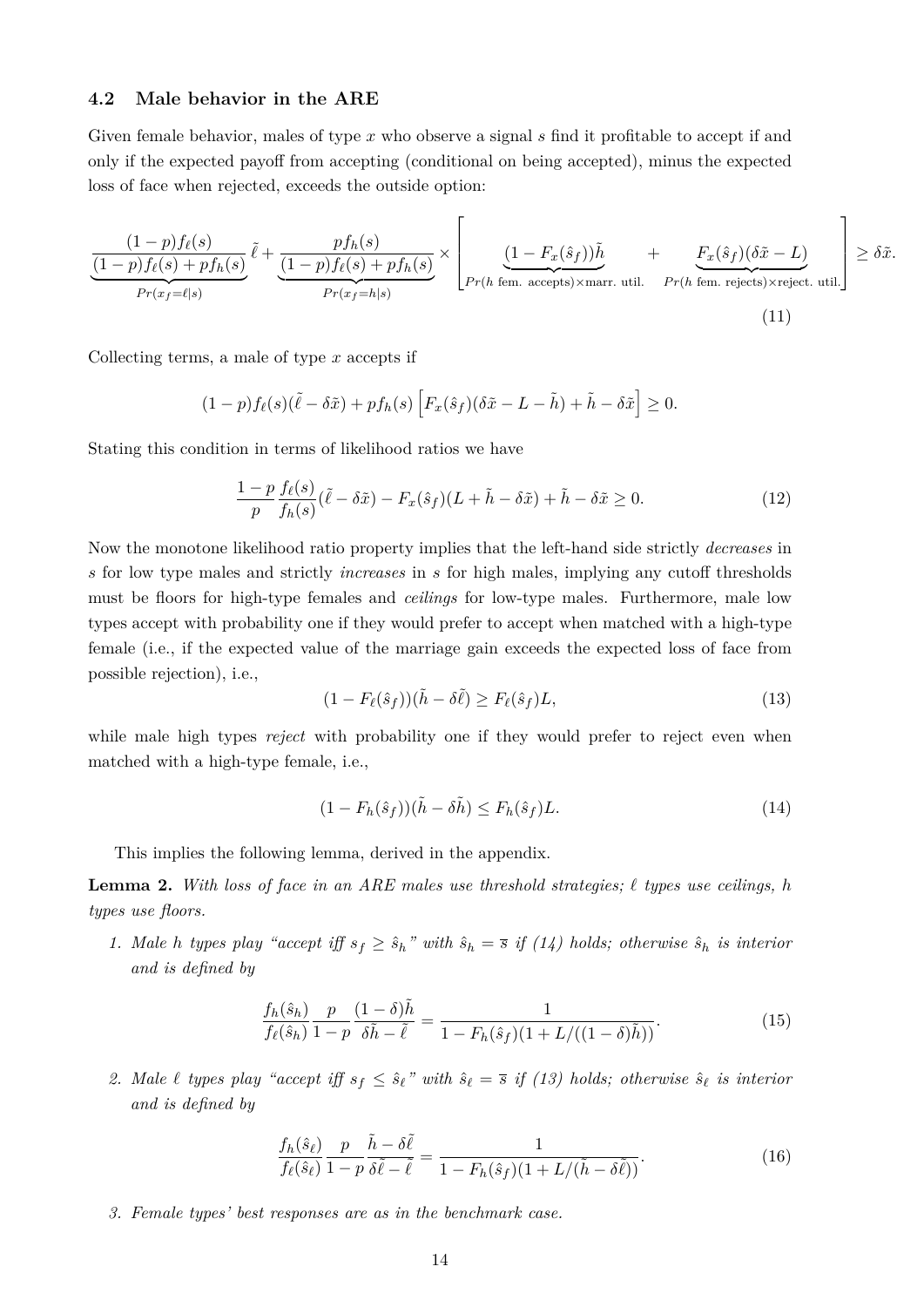As in the benchmark case, male high types attempt to avoid marrying female low types and therefore screen for female high types using the signal. However, unlike the benchmark case, with sufficiently severe loss of face, male low types attempt to avoid being rejected and use the signal to screen for female *low* types. Thus loss of face can make low types behave as "reverse snobs", rejecting only those matches who send higher signals.



Figure 2: Male high-type's best response to (high type) female cutpoints, with and without loss of face; condition 7 holds here

#### **4.3 Properties of an equilibrium in the ARE**

We focus here on the case where an interior equilibrium exists with or without LoF (implying that the CFE is unstable without LoF). Since males continue to use threshold strategies we can now pin down the high-type females' threshold  $\hat{s}_f$  (recalling that female low types always accept). Adjusting to allow low type males to set a ceiling  $\hat{s}_\ell$ , after observing a signal *s* a female high type accepts if and only if

$$
p(1 - F_h(\hat{s}_h))f_h(s)(\tilde{h} - \delta \tilde{h}) \ge (1 - p)F_h(\hat{s}_\ell)f_\ell(s)(\delta \tilde{h} - \tilde{\ell}).
$$

This implies that where

$$
(1 - F_h(\hat{s}_h))(\tilde{h} - \delta \tilde{h}) < 0,\tag{17}
$$

a female high type will never accept (i.e.,  $\hat{s}_f = \overline{s}$ ), which can only hold if male high types never accept, i.e., where  $\hat{s}_h = \overline{s}$ ; i.e., this is the CFE.

Otherwise her cutoff  $\hat{s}_f$  will be interior and given by

$$
\frac{f_h(\hat{s}_f)}{f_\ell(\hat{s}_f)} \frac{p}{1-p} \frac{(1-\delta)\tilde{h}}{\delta\tilde{h} - \tilde{\ell}} = \frac{F_h(\hat{s}_\ell)}{1 - F_h(\hat{s}_h)}.\tag{18}
$$

#### **Comparative statics**

We next consider how the equilibrium changes around the benchmark  $L = 0$ , as we add a small loss of face term,  $L > 0$ . For  $L = 0$ , (the benchmark case) low types always accept, and an interior threshold  $(\hat{s}^*)$  for female high types satisfies  $(5)$ , that is,

$$
\frac{f_h(\hat{s}^*)}{f_\ell(\hat{s}^*)} \frac{p}{1-p} \frac{(1-\delta)\tilde{h}}{\delta\tilde{h} - \tilde{\ell}} = \frac{1}{1 - F_h(\hat{s}^*)}.
$$
\n(19)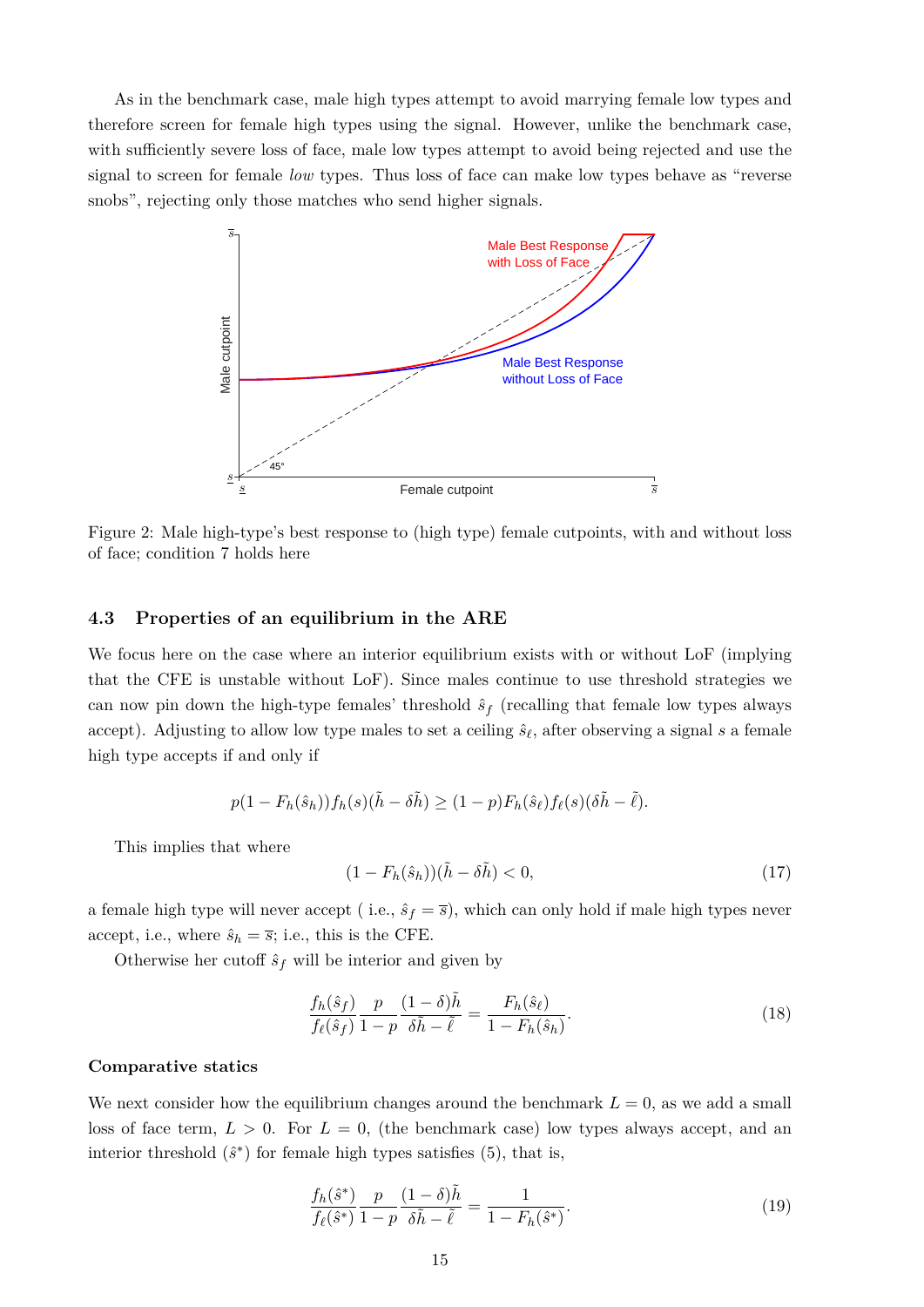Perturbing this with a small  $L > 0$ , we examine the behavior of the system of equations (15, 16, and 18) in the neighborhood of  $\hat{s}^*$ . For a sufficiently small  $L > 0$  condition 13 holds, thus all low types accept, but the high types' optimal thresholds are perturbed. Noting this yields the following statement (proof in the appendix).

**Proposition 1.** Suppose that  $L = 0$  and that there is an interior equilibrium. Here  $\hat{s}^*$  will *be implicitly defined by (19). Then, for a small increase in*  $L$  *of*  $\epsilon > 0$  *low males still always accept, i.e.*  $\hat{s}_{\ell} = \overline{s}$ *, and the equilibrium cutoffs for high females and high males move in the same direction. For any interior equilibrium the cutoffs will increase if the local slopes of the reaction functions are below 1, i.e., in a stable equilibrium; they will decrease if these slopes exceed 1, i.e., in an unstable equilibrium.*

For intuition, consider that for equilibrium dynamics, becoming more selective by increasing one's cutoff has a twofold effect on the expected quality of a marriage partner. First, there is a screening effect, increasing the expected quality of a match *holding constant* the acceptance behavior of the other gender. Second there is a supply effect in the opposite direction: if one side becomes more selective, then the other side will react by also becoming more selective, implying a greater acceptance curse on both sides.<sup>30</sup>

The screening effect response to LoF is straightforward. Holding the females' cutoffs constant, the risk of LoF makes playing accept less attractive for males. Thus a high type male would require a greater expected payoff from marriage to get him to play accept, and thus he might raise his signal. This would make the female raise her signal as well (although as noted, in a stable equilibrium, by not as much).

However, if we restrict our consideration to stable equilibria, the counter-intuitive response can be ruled out. As noted in the above proposition, starting from any stable equilibrium LoF makes all high types *more* selective, i.e.,  $\hat{s}_h > \hat{s}_f > \hat{s}^*$ .

**Corollary.** *(to Proposition 1) Suppose that*  $L = 0$ *. For any stable interior equilibrium, for a small increase in L of*  $\epsilon > 0$  *low males still always accept, i.e. their ceiling is*  $\hat{s}_\ell = \overline{s}$ *, and the equilibrium cutoffs for high females and high males increase; hence there are fewer marriages and there is lower net welfare.*

#### **Which side is affected more?**

Consider: Is the side that bears the loss of face, here the male side, more affected than the other side? Note first that male  $\ell$  types are always at least as selective as female  $\ell$  types, as the latter always accept. For high types, the possibility of losing face may make males more reluctant to accept than females. On the other hand, this effect will increase the females' acceptance curse: it will decrease the probability that, given a female is accepted, her match was a high-type male; thus this will make high-type females more cautious. The following lemma establishes that the first effect dominates.<sup>31</sup>

<sup>&</sup>lt;sup>30</sup>The equilibrium tradeoff between screening and the acceptance curse was present without LoF. However, in the ARE, LoF makes playing accept less attractive for males, and this effect is stronger the more that females reject, hence a steeper reaction function.

<sup>31</sup>Proposition 1 already found that, in a stable interior equilibrium, the market side that incurs a *small* loss of face becomes relatively more selective,  $\hat{s}_m > \hat{s}_f > \hat{s}^*$ . This lemma ensures that this holds at least weakly in *any* stable equilibrium.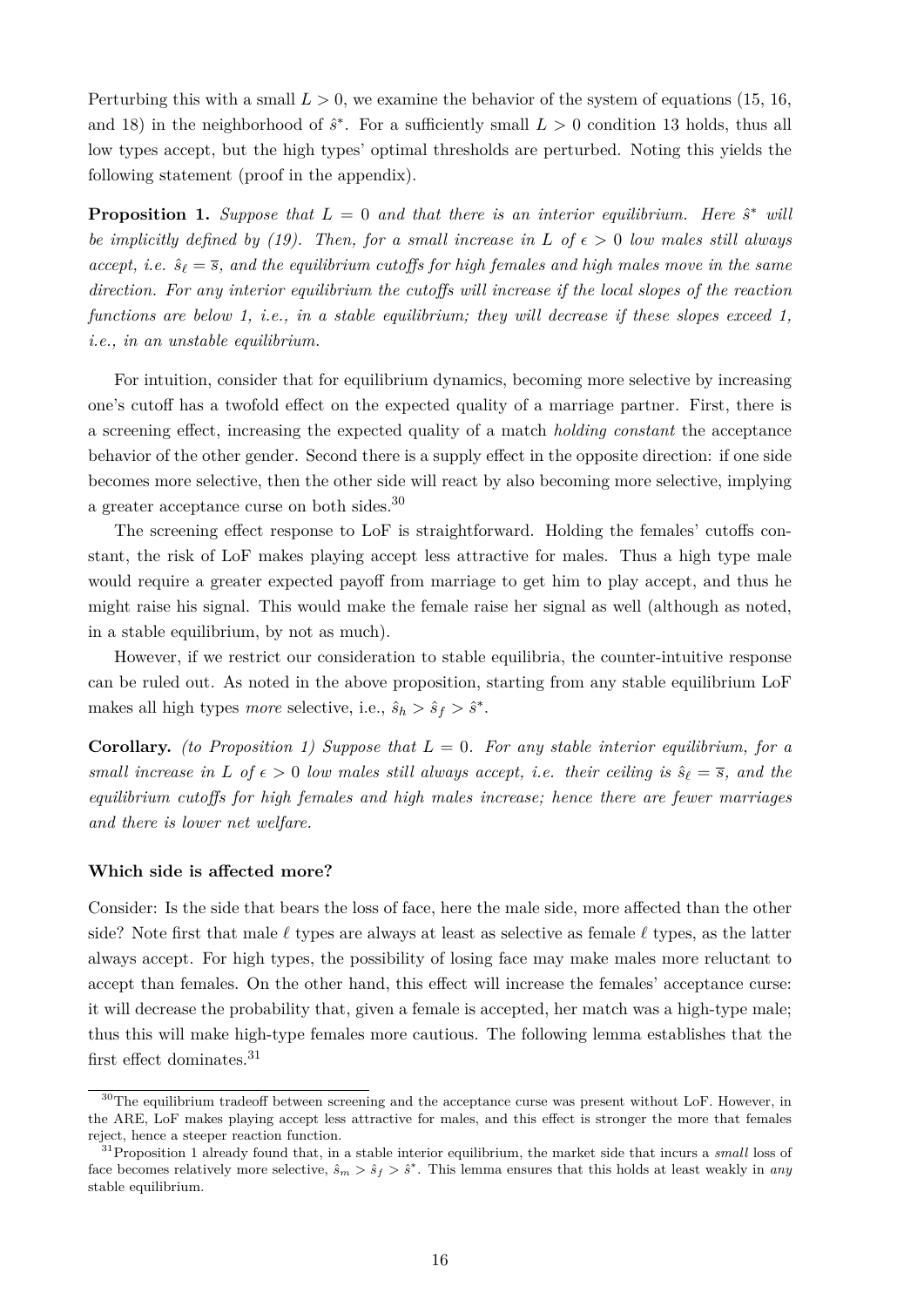**Lemma 3.** *In any equilibrium in an ARE with Loss of Face male h types are more selective than female h types, i.e.,*  $\hat{s}_f \leq \hat{s}_h$ *, and strictly so if the equilibrium is not a coordination failure,*  $i.e., if \hat{s}_h < \overline{s}.$ 

*Proof.* Let  $L > 0$ . Suppose that  $\hat{s}_f \geq \hat{s}_h$ . Then the monotone likelihood property and equations (18, 15 and 16) imply that

$$
F_h(\hat{s}_\ell) \ge \frac{1 - F_h(\hat{s}_h)}{1 - F_h(\hat{s}_m)(1 + L/((1 - \delta)\tilde{h}))} > 1,
$$

 $\Box$ 

a contradiction.

In other words, considering high types of both genders, unless LoF induces a coordination failure, the gender that is vulnerable to LoF will be more "snobbish" than the gender that is sheltered from it.

This has an interesting extension. Note that when *L* is small enough such that  $\hat{s}_\ell = \overline{s}$ , the probability that a high male marries "below his station":  $1 - F_{\ell}(\hat{s}_h^*)$ , is less than  $1 - F_{\ell}(\hat{s}_m^*)$ , the probability that a high female does so. Thus, in any stable equilibrium in an ARE with a small amount of LoF: (i) high males marry less often than high females but get better spouses on average, and (ii) low males marry more often than low females and get better spouses on average; thus for low types, a small amount of LoF on one side hurts the *other* side more.

Note that only the market side that *proposes* may incur loss of face, suggesting a contrast from Gale and Shapley (1962).<sup>32</sup>

#### **4.4 Coordination failure**

Again there is the possibility of an equilibrium where all *h* types reject with certainty. However, unlike in section 3.5, with male loss of face  $L > 0$ , under the ARE this equilibrium is *always* stable. The reason is that with loss of face male *h* types *strictly* prefer to reject with certainty whenever female *h* types reject with sufficiently high probability. The intuition is straightforward: in the CFE, high males will not respond to a tremble (nor a reduction in the cutpoint) where a small  $\epsilon$  share of females play accept. Even if they are almost-surely facing a high type female, the  $(1-\epsilon)$  chance of losing face outweighs the  $\epsilon$  chance of marrying high.

**Lemma 4.** *Again, there is a CFE where h types on both sides play "reject with probability* 1*." When one (or more) side is vulnerable to LoF this is stable (and trembling hand perfect). In this CFE male*  $\ell$  *types accept if they observe*  $s \leq \hat{s}_{\ell}$ *, where*  $\overline{s} > \hat{s}_{\ell} > \underline{s}$ *.* 

Indeed there is a possibility of coordination failure arising as one moves from the benchmark setting, where loss of face will never occur, to the ARE with a positive loss of face term.<sup>33</sup> While for the CAE or for  $L = 0$  an interior equilibrium is reached whenever condition 7 holds (the coordination failure equilibrium is not stable), the coordination failure is always stable for positive *L*. In fact, the coordination failure is the unique equilibrium for a large enough increase in *L*; this follows immediately from condition (14). The following corollary compares

<sup>32</sup>In Gale and Shapley (1962) the *proposers* in their deferred-acceptance algorithm are able to secure better matches in equilibrium. For instance, if the males propose to the women the men-optimal matching outcome will attain. This method is often used in practice, for instance the student-optimal algorithm in school choice. Our setup suggests a potential behavioural cost to students if LoF is relevant in this domain, unless a CAE is used.

 $33$ This would also hold for a Full Revelation Environment (FRE), where both sides are vulnerable to LoF; details by request.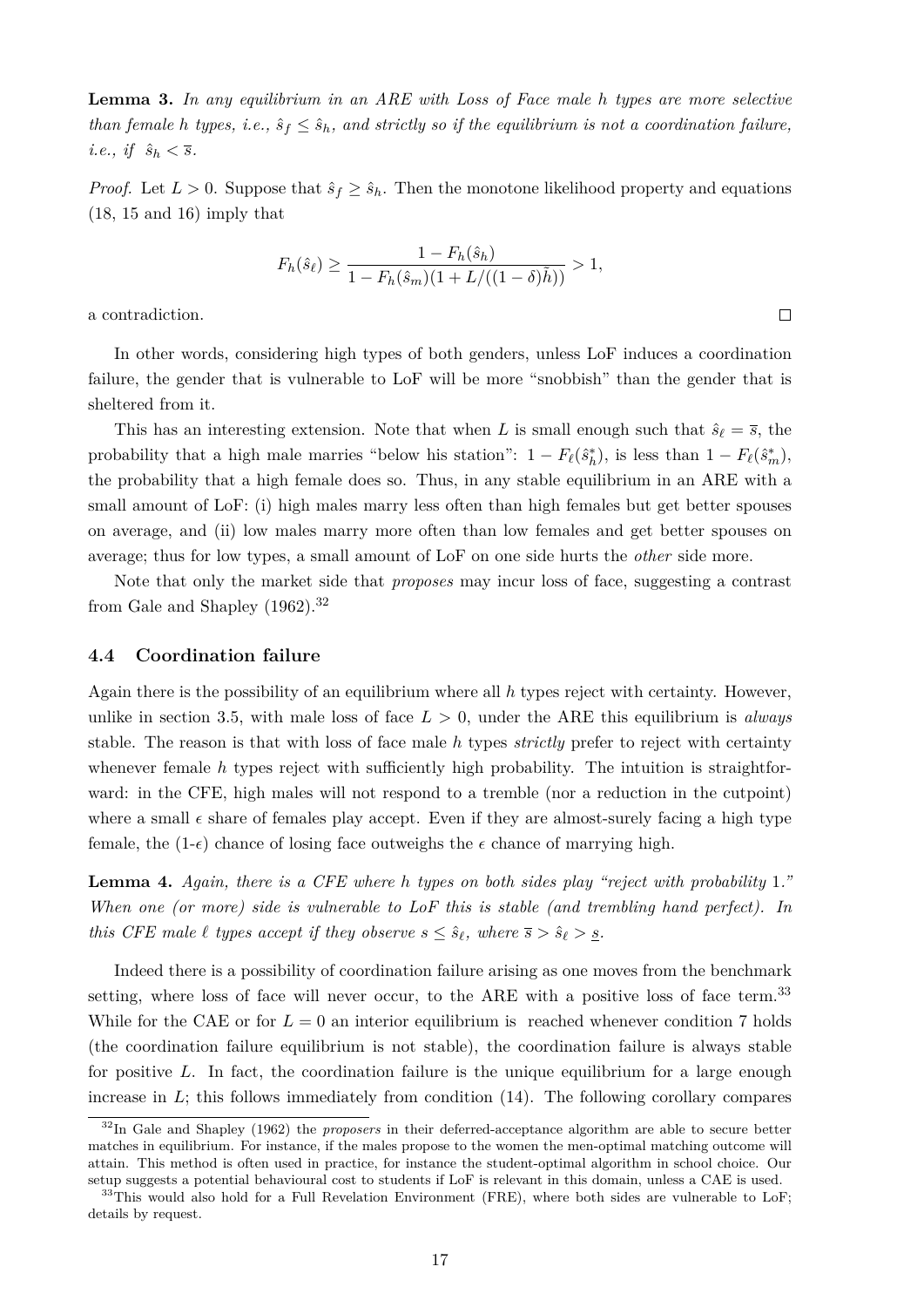the coordination failure to the benchmark outcome without loss of face; details are in the appendix.

**Corollary.** *(to lemma 4) Compared to an interior equilibrium allocation of the benchmark model without loss of face, the coordination failure equilibrium in the ARE with loss of face induces*

- *1. a lower overall marriage rate,*
- *2. lower aggregate surplus (even without directly including loss of face in the surplus calculation),*
- *3. and lower expected surplus (again, even without subtracting the LoF) for both types of both genders.*

#### **4.5 Summation**

This section has demonstrated that the presence of loss of face can worsen outcomes. Where condition 7 holds, our comparative statics results (Proposition 1) demonstrate that LoF leads to fewer marriages and thus lower payoffs in an interior equilibrium. Here, LoF also makes the CFE stable, and thus may lead to an even worse outcome, where high types never marry. If the aforementioned condition fails to hold then the CFE may be the only stable equilibrium with or without LoF; LoF still would impose a cost (on low types), but only a direct one, with no impact on marriage outcomes.

This has a practical implication for the real-world: even if LoF is present, the equilibrium in the benchmark setup can be reached by adequate design of the matching game. Consider a case of severe loss of face, that is,  $L > 0$  sufficiently great, such that coordination failure arises as the only equilibrium in an ARE, and low males set a cutoff ceiling.<sup>34</sup> Changing the setup to a CAE, where females only observe whether a marriage occurs, but not the male's action, *A* or *R*, means that now high types set an interior cutoff, and low types always accept in any stable equilibrium. Note that if only males are vulnerable to LoF and females are not  $(L_m > 0$  but  $L_f = 0$ , it would be sufficient to reverse the order and let the females choose first. This may be helpful as the CAE will typically require a trustworthy intermediary, man or machine, while reversing the order would not.

#### **5 Conclusions and suggestions for future work**

Our work has potential normative implications. Some mechanisms and policies may be more efficient than others in the presence of LoF concerns, and firms and policymakers should take this into account. Although setting up conditionally anonymous environments may take some administrative effort, and may require a third-party monitor, we suspect that there are many cases in which it will lead to more and better matches and improve outcomes. Consider, for example, the matching of advisors and students in a Ph.D. program. A "tick box system" might work, but we imagine that some might be reluctant to participate in such an impersonal and rigid system. More generally, the use of a knowledgable, reliable, and discrete intermediary, might be more effective. Our paper motivates the use of such "matchmakers" in many contexts.<sup>35</sup>

<sup>&</sup>lt;sup>34</sup>Note that for *L* extremely large, the male  $\ell$  types' ceiling approaches <u>s</u>, and the rate of marriage of  $\ell$  types tends to zero as well.

<sup>&</sup>lt;sup>35</sup>In some cases, merely encouraging face-to-face meetings may allow colleagues to reveal their potential interest slowly and conditionally, lessening the risk of a severe LoF from a "desperate bid". This may help explain Boudreau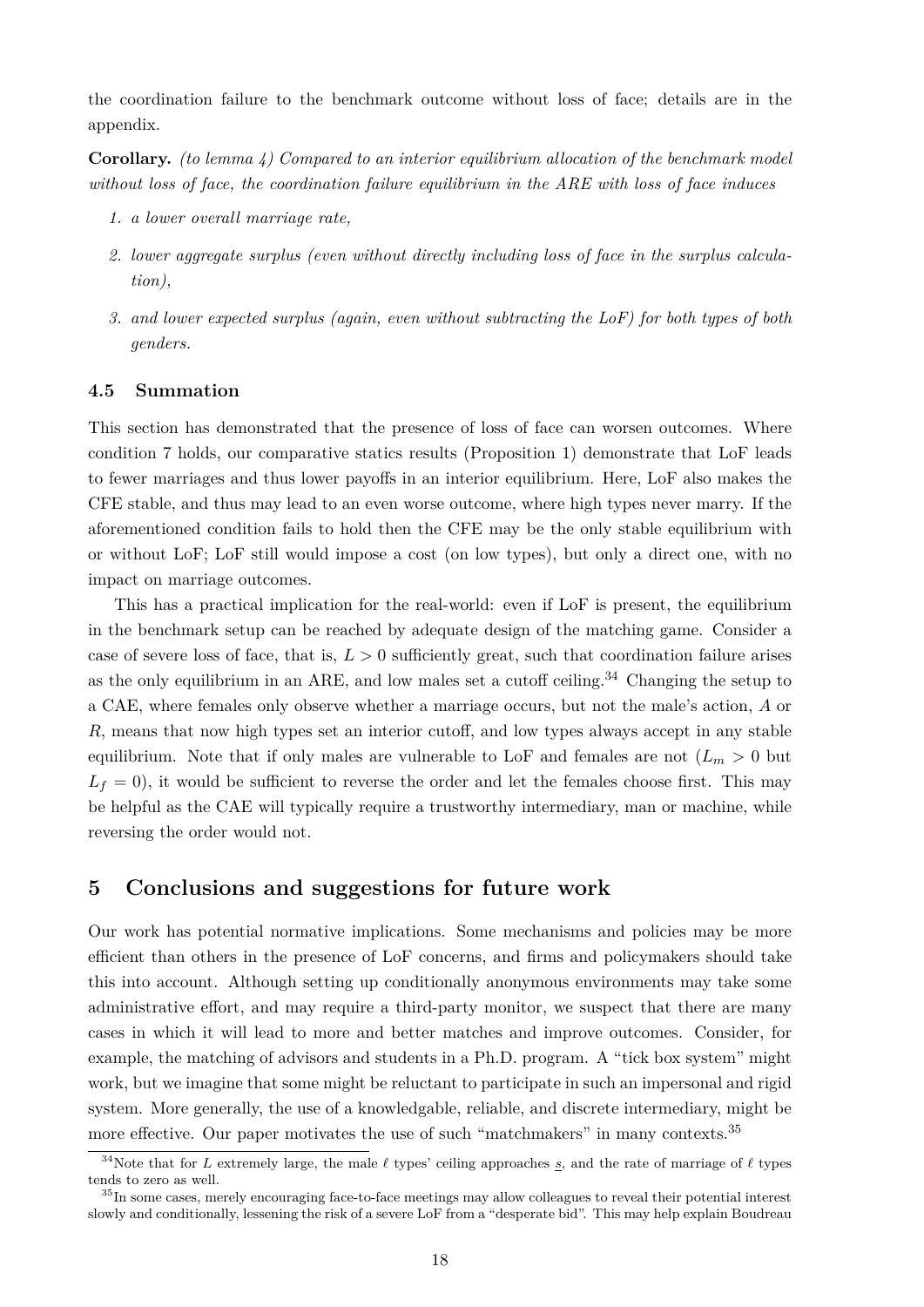This modeling of this paper can be expanded in several ways, relaxing many of our assumptions and generalizing our results. In a model allowing both inherent LoF and reputation, the effects of revealing offers on match efficiency may be complex. If a player is known to be vulnerable to LoF, his making an offer might actually be interpreted as a signal of his *confidence* that he will be accepted, thus a positive signal about his own type. Whenever a player rejects another, there is some possibility that he did so merely to avoid losing face; noting this possibility should presumably "soften the blow" to a player's reputation when he is rejected.

Relaxing the assumptions further, preferences over types may be heterogeneous, or may involve a horizontal component, this may also change the equilibrium reputation effects of revealing offers. It also may be interesting to consider the effects of a player who is either altruistic, suffering when the other player loses face, or spiteful, relishing in making others lose face. Consider a sequential game where only the first mover is vulnerable to a LoF and the second mover is a known altruist. Here the first-mover might manipulate this altruism, playing "accept" and in effect guilting the second-mover into matching with her; this could lead to inefficient matching.

Empirically, our anecdotal and referential evidence for LoF should be supplemented by experimental evidence. Field experiments (or contextual lab work) in the mold of Lee et al. (2011) will help identify preferences and beliefs. Abstract "induced values" experiments may also shed light on strategic play and coordination in our simple environment.<sup>36</sup> As well as strengthening the evidence for the existence of the LoF motivation, these experiments should examine the causes and correlates of LoF, and its efficiency consequences in various environments. Do people act strategically to minimize their own risk of LoF? Will they be willing to pay to preserve the anonymity of their offers? Who is most affected by loss of face and when? How can these issues be addressed to improve matching efficiency in real-world environments? We hope that future research will offer empirical answers to these questions.

Our results, and the results of the empirical project proposed above, will have important implications for government and managerial policy. Search and matching models examining the workings of labor market policies may need to adjust for the presence of LoF. Our research suggest that policies that subsidise or encourage sending applications will appear more advantageous. Organizations may want to closely consider when offers, payments, proposals, and attempts should be made transparent, and when they should be obscured. Matchmakers and middlemen in many areas, from actual marriage brokers to career "headhunters" to venture capital intermediaries may want to guarantee that unrequited offers will be kept secret. As previously noted secrecy should be helpful for the success of both international negotiations and negotiating over business mergers. Both parties may want a mutual guarantee that no offers or proposals will be leaked. Finally, we note a hub of organizations that seek to promote forms of

et al (2012); who found that an exogenously assigned brief face-to-face interaction between local scientists led to significant increases in their probability of collaborating.

<sup>&</sup>lt;sup>36</sup>These papers involve symmetric horizontal matching preferences in an anonymous laboratory setting. Echenique and Yariv (2011) and Pais et al. (2012) allow subjects to make and reject/accept offers, one at a time for a certain duration, in small groups. Echenique and Yariv (2011) offer evidence that stability is a good predictor of market outcomes with complete information over preferences. Pais et al. (2012) find that making it costly to send offers (akin to a standard search friction) leads, unsurprisingly, to fewer and slightly less ambitious offers, and to less efficiency and less stable matchings. Incomplete information boosts both stability and efficiency. Haruvy and Utku Unver (2007) use a more rigid matching environment and find that proposer-side optimal stable matches are reached in the majority of cases regardless of the information structure. Other related papers include Kagel and Roth (2000), Nalbantian and Schotter (1995), Molis and Veszteg (2010). However, none of these (i) rely on homegrown preferences and beliefs over social interactions or partnerships, (ii) have face-to-face interaction, (iii) test the single-shot matching of our model, (iii) compare environments such as our CAE and ARE, nor (iv) have a subjects' previous choices and history reported to later matches.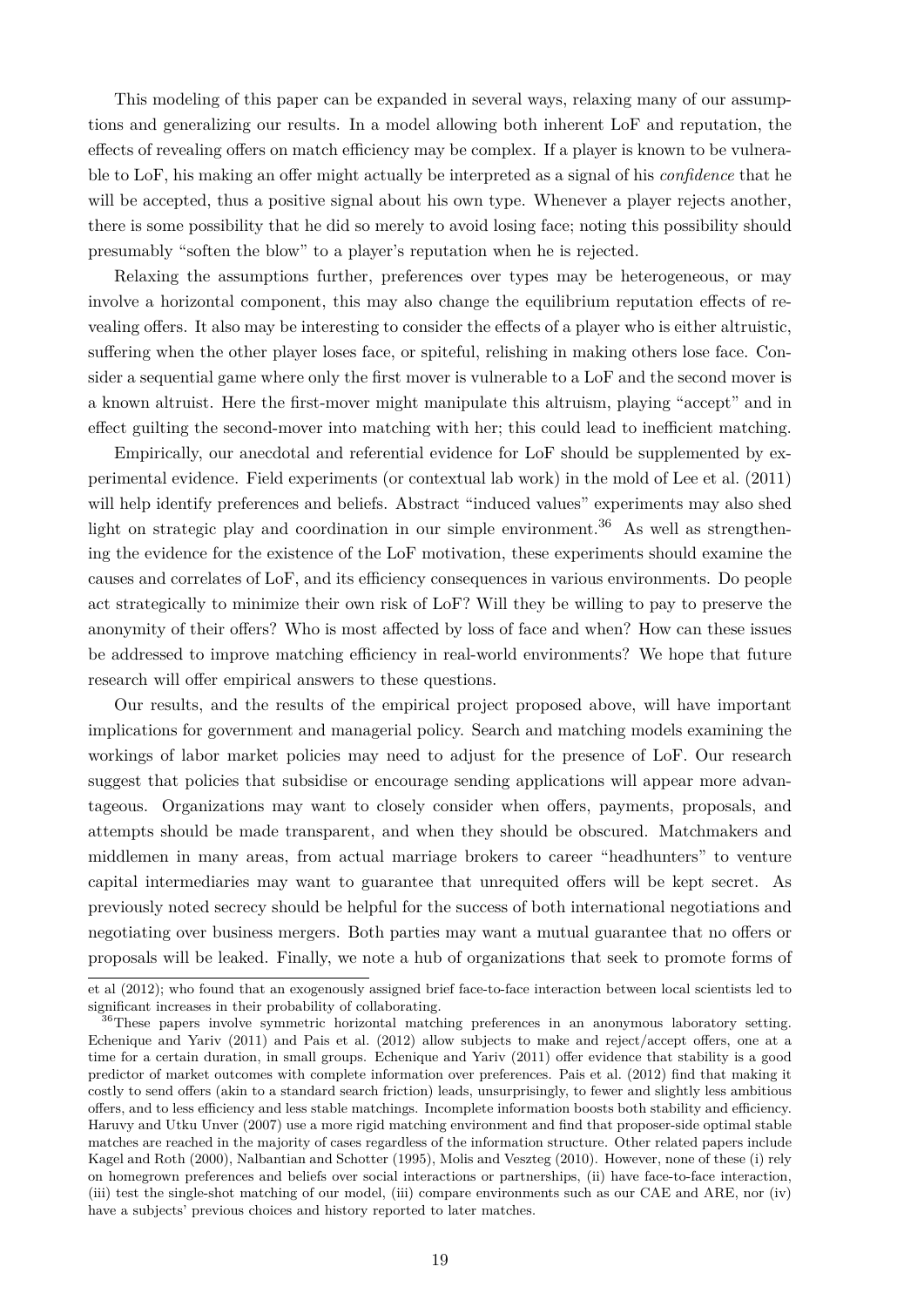cooperation and sharing that appear efficient but are not yet widely practiced. The fear of LoF may have served as a barrier to these activities in the past; in some cases setting up a "risk-free partnering exchange" may be helpful.

#### **References**

- Adachi, H. (2003). A search model of two-sided matching under nontransferable utility. *Journal of Economic Theory 113* (2), 182–198.
- Akerlof, G. and R. Kranton (2005). Identity and the Economics of Organizations. *Journal of Economic Perspectives 19* (1), 9–32.
- Akerlof, George A. and Kranton, Rachel E. (2000, aug). Economics and identity. *The Quarterly Journal of Economics 115* (3), 715–753.
- Alaoui, L. (2010). The value of useless information. *Working Paper*.
- Albrecht, J., P. Gautier, and S. Vroman (2006). Equilibrium directed search with multiple applications. *Review of Economic Studies 73* (4), 869–891.
- Anderson, A. and L. Smith (2010). Dynamic matching and evolving reputations. *The Review of Economic Studies 77* (1), 3–29.
- Armstrong, T. (1993). *Breaking the ice: rapprochement between East and West Germany, the United States and China, and Israel and Egypt*. United States Inst of Peace Press.
- Battigalli, P. and M. Dufwenberg (2007). Guilt in games. *American Economic Review 97* (2), 170–176.
- Baxter, L. and W. Wilmot (1984). Secret tests. *Human Communication Research 11* (2), 171– 201.
- Becker, G. (1973). A Theory of Marriage: Part I. *Journal of Political Economy 81* (4), 813.
- Bonita London, Geraldine Downey, Cheryl Bonica, Iris Paltin (2007). Social causes and consequences of rejection sensitivity. *Journal of Research on Adolescence 17(3)*, 481–506.
- Boudreau, K., I. Ganguli, P. Gaule, E. Guinan, and K. Lakhani (2012). Colocation and scientific collaboration: Evidence from a field experimentsns. *Working paper. Harvard Business School Electronic copy available at: http://ssrn.com/abstract=2134249*.
- Bredow, C., R. Cate, T. Huston, S. Sprecher, A. Wenzel, and J. Harvey (2008). Have we met before? a conceptual model of first romantic encounters. *Handbook of relationship initiation*, 3–28.
- Burdett, K. and M. Coles (1999). Long-Term Partnership Formation: Marriage and Employment. *The Economic Journal 109* (456), 307–334.
- Burdett, K. and M. Coles (2006). Marriage and class. *Journal of Economic Theory 129*, 81–113.
- Cawley, J. (2003). A guide (and advice) for economists on the u. s. junior academic job market. *Job Openings for Economists*.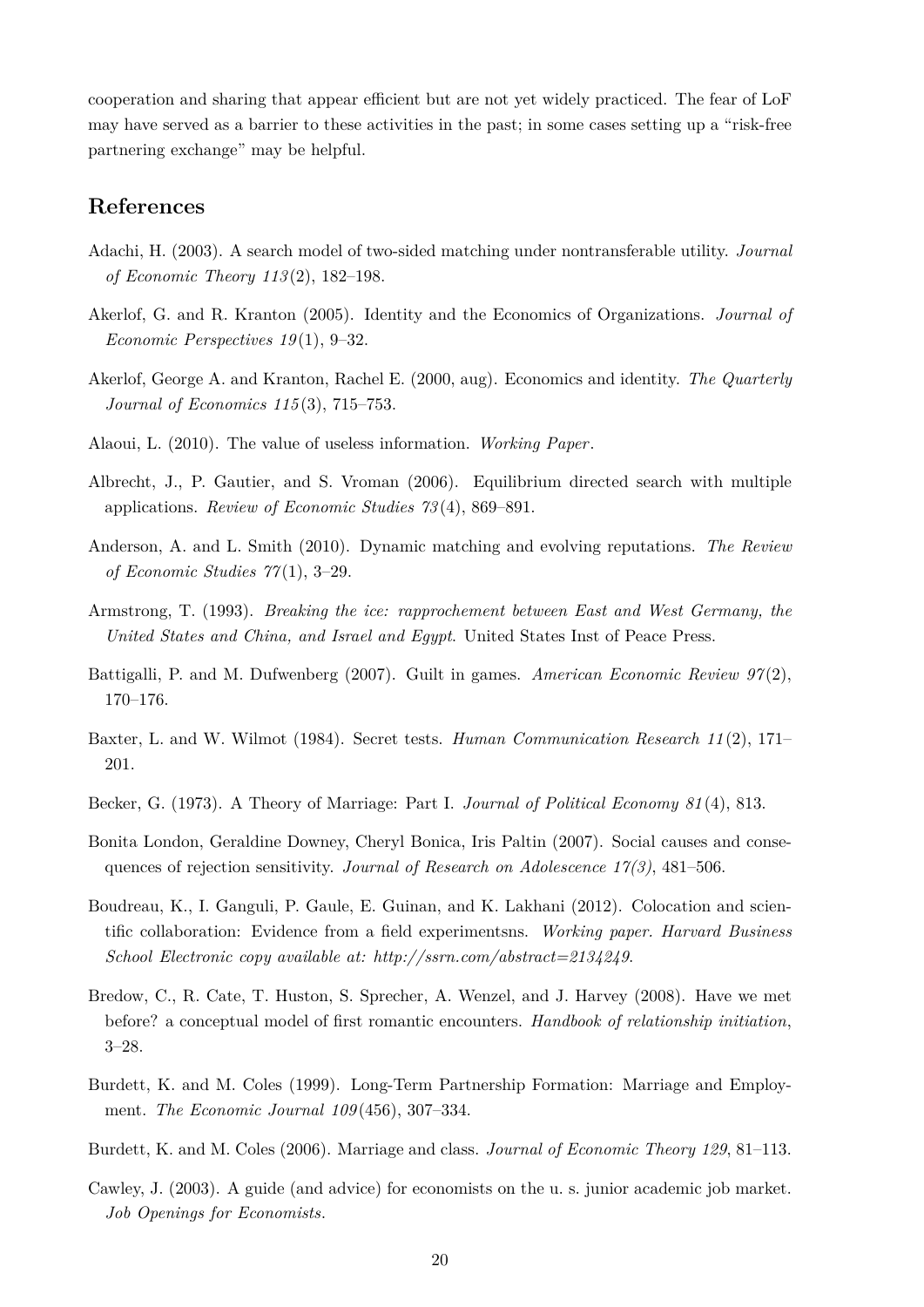- Chade, H. (2006). Matching with noise and the acceptance curse. *Journal of Economic Theory 129* (1), 81–113.
- Collins, N. and J. Goyder (2008). Speed Dating: a process of forming undergraduate student groups.
- Dixit, A. (1986). Comparative statics for oligopoly. *International Economic Review 27*(1), 107–122.
- Douglas, W. (1987). Affinity-testing in initial interactions. *Journal of Social and Personal Relationships 4* (1), 3–15.
- Eastwick, P. and E. Finkel (2008). Speed-dating: A powerful and flexible paradigm for studying romantic relationship initiation. *Handbook of relationship initiation*, 217–234.
- Eban, A. (1983). *The New Diplomacy: International Affairs in the Modern Age*. Random House NY.
- Echenique, F. and L. Yariv (2011). An experimental study of decentralized matching. *Mimeo*.
- Eisenberger, N. and M. Lieberman (2004). Why rejection hurts: a common neural alarm system for physical and social pain. *Trends in Cognitive Sciences 8* (7), 294–300.
- Gale, D. and L. S. Shapley (1962, jan). College admissions and the stability of marriage. *The American Mathematical Monthly 69* (1), 9–15.
- Geanakoplos, J., D. Pearce, and E. Stacchetti (1989). Psychological Games and Sequential Rationality. *Games and Economic Behavior 1* (1), 60–79.
- Goffman, E. (2005). *Interaction Ritual: Essays in Face to Face Behavior*. Aldine Transaction.
- Hahn, F. (1962). The stability of the cournot oligopoly solution. *The Review of Economic Studies*, 329–331.
- Haruvy, E. and M. Utku Unver (2007). Equilibrium selection and the role of information in repeated matching markets. *Economics Letters 94* (2), 284–289.
- Hitsch, G., A. Hortacsu, and D. Ariely (2010). Matching and sorting in online dating. *The American Economic Review 100* (1), 130–163.
- Jonsson, C. and K. Aggestam (2008). Diplomacy and conflict resolution. *The SAGE handbook of conflict resolution*, 33.
- Kagel, J. and A. Roth (2000). The dynamics of reorganization in matching markets: A laboratory experiment motivated by a natural experiment. *The Quarterly Journal of Economics 115* (1), 201–235.
- Koszegi, B. (2006). Ego Utility, Overconfidence, and Task Choice. *Journal of the European Economic Association 4* (4), 673–707.
- Lee, S., M. Niederle, H. Kim, and W. Kim (2011). Propose with a rose? signaling in internet dating markets. Technical report, National Bureau of Economic Research.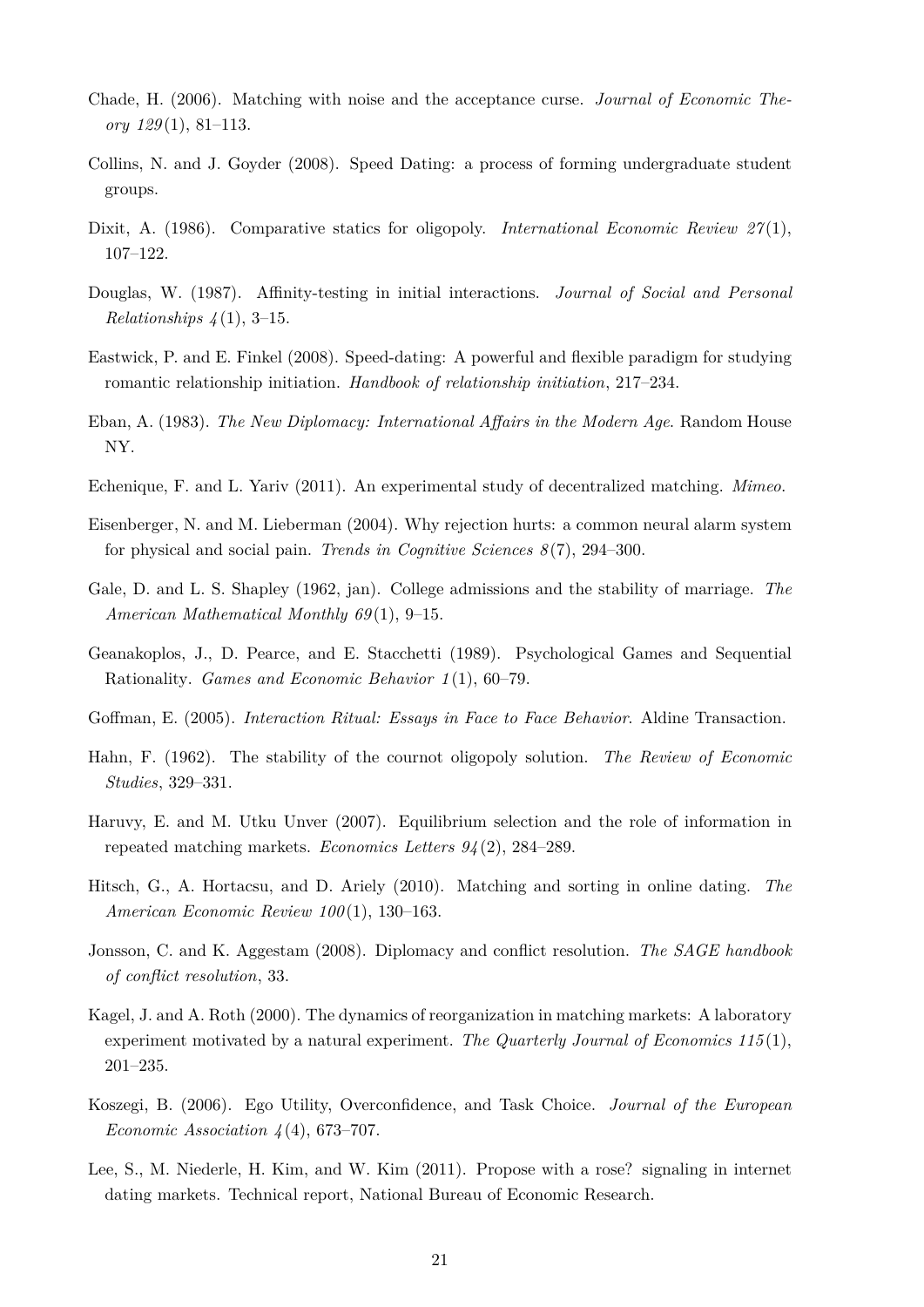- MarketData Enterprises, I. (2012). *The US Dating Services Markets*. Tampa, Fla.: Marketdata Enterprises.
- Mendoza-Denton, R., G. Downey, V. Purdie, A. Davis, and J. Pietrzak (2002). Sensitivity to status-based rejection: implications for african american students' college experience. *Journal of personality and social psychology 83* (4), 896.
- Milgrom, P. and C. Shannon (1994). Monotone comparative statics. *Econometrica: Journal of the Econometric Society*, 157–180.
- Molis, E. and R. Veszteg (2010). Experimental results on the roommate problem. *CORE DP 11*.
- Moreno, A. (2008). Group Fairness and Game Theory. *School of Economics Working Papers*.
- Nalbantian, H. and A. Schotter (1995). Matching and efficiency in the baseball free-agent system: an experimental examination. *Journal of Labor Economics*, 1–31.
- Pais, J., A. Pinter, and R. Veszteg (2012). Decentralized matching markets: a laboratory experiment.
- Putnam, R. (2001). *Bowling alone*. Simon & Schuster.
- Rabin, M. (1993). Incorporating Fairness into Game Theory and Economics. *American Economic Review 83* (5), 1281–1302.
- Risemberg, R. (1999, July 6). Date matching methods. US Patent 5,920,845.
- Rosenfeld, M. and R. Thomas (2012). Searching for a mate: The rise of the internet as a social intermediary.
- Shanteau, J. and G. Nagy (1979). Probability of acceptance in dating choice. *Journal of Personality and Social Psychology 37* (4), 522.
- Vives, X. (2005). Complementarities and games: New developments. *Journal of Economic Literature*, 437–479.
- Williams, K. (2007). Ostracism. *Annu Rev Psychol 58*, 425–52.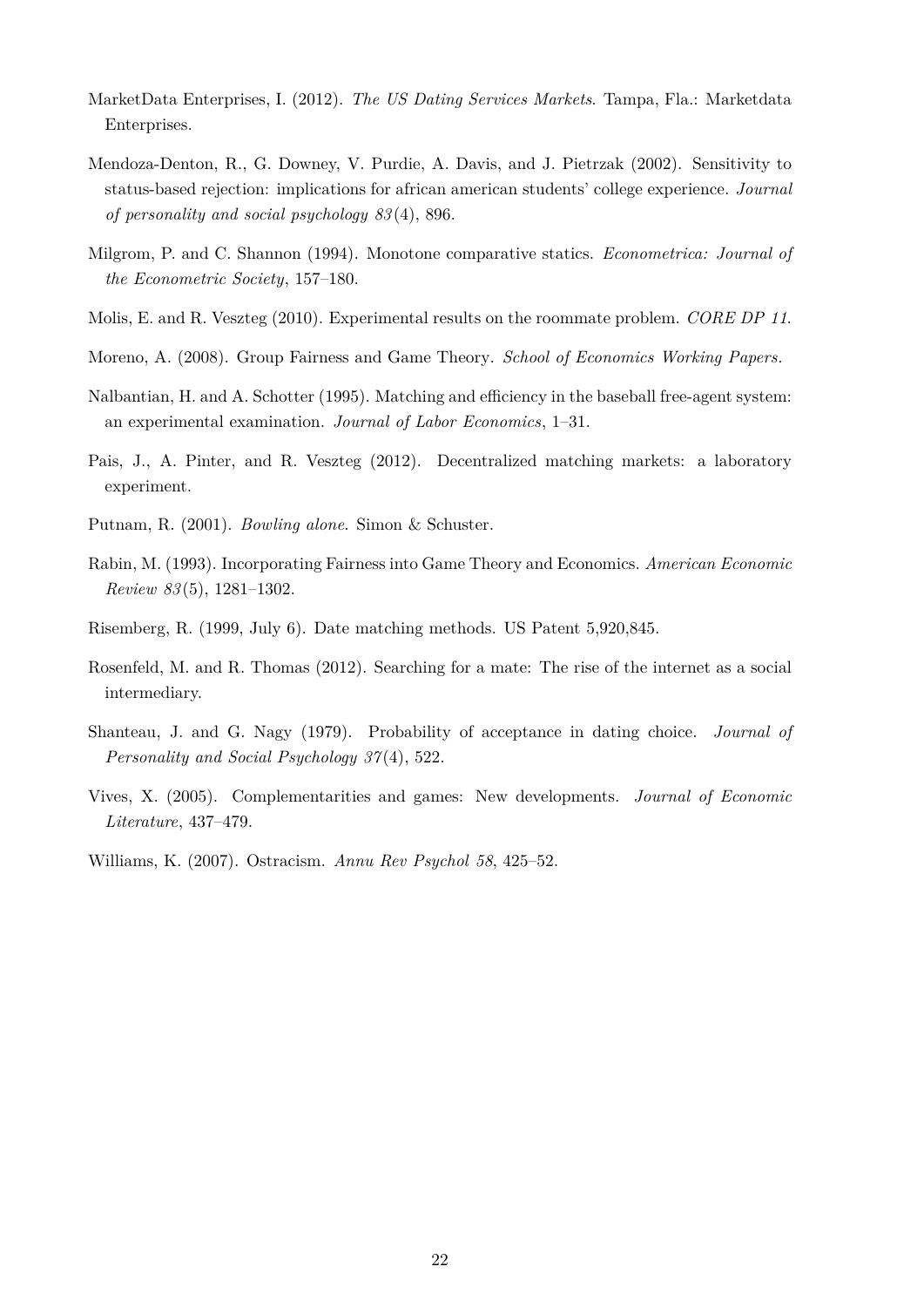#### **A Terminal information sets and game trees**

The set of end nodes of the game, defined by their histories, is  $h = \{h1, h2, h3, h4\} = \{AA, AR, RA, RR\}$ .<sup>37</sup> Let  $\bar{I}_f$  be the collection of f's terminal information sets over these endnodes, and  $\bar{I}_m$  be m's information partition. Since neither player "has the move" at the terminal node, we give each history two boxes to depict each player's terminal information set;  $h_j(m)$  and  $h_j(f)$  are the same (for  $j \in \{1, 2, 3, 4\}$ ).

Two versions of this game are illustrated in the trees below, which display only *material* payoffs, followed by a specification of the terminal information partitions for each case.



Figure 3: Terminal Information structures

(i) Conditionally Anonymous (CAE):  $\bar{I}_F = \{\{AA\}, \{AR\}, \{RA,RR\}\}$  and  $\bar{I}_m = \{\{AA\}, \{AR,RR\}, \{RA\}\}.$ (ii) f is "blind":  $\bar{I}_f = \{\{AA\}, \{AR\}, \{RA,RR\}\}; \bar{I}_M = \{\{AA\}, \{AR\}, \{RA\}, \{RR\}\}.$ 

Note, for example that in the simultaneous CAE the {*AA*} terminal information set is a singleton for both players, while the histories where a player played "reject" are part of the same terminal information set (for that player).

#### **B Proofs**

#### **Exhaustive proof that players without LoF use threshold strategies in settings with and without LoF**

Define  $q(x, x')$  as the probability that a player of type x accepts a match of type x'. Writing this in terms of likelihood ratios, the acceptance condition becomes  $\frac{p_{fh}(s)q(h,h)\tilde{h}+(1-p)f_{\ell}(s)q(\ell,h)\tilde{\ell}}{p_{fh}(s)q(h,h)+(1-p)f_{\ell}(s_f)q(\ell,h)} \geq \delta\tilde{h},$ which simplifies to

$$
\frac{f_h(s)}{f_{\ell}(s)}pq(h,h)(\tilde{h}-\delta\tilde{h}) \ge (1-p)q(\ell,h)(\delta\tilde{h}-\tilde{\ell}).\tag{20}
$$

Using the monotone likelihood ratio property and our other assumptions over the density we know the ratio  $\frac{f_h(s_f)}{f_e(s_f)}$  increases from 0 to 1 over the range of *s*. The right hand side is positive as

<sup>&</sup>lt;sup>37</sup>We leave nature's move out of these histories; it does not affect our discussion. For completeness we can assume that players never learn the other players' types. Thus, in our model LoF will only depend on the conditional expectation of the other player's type, not the type itself.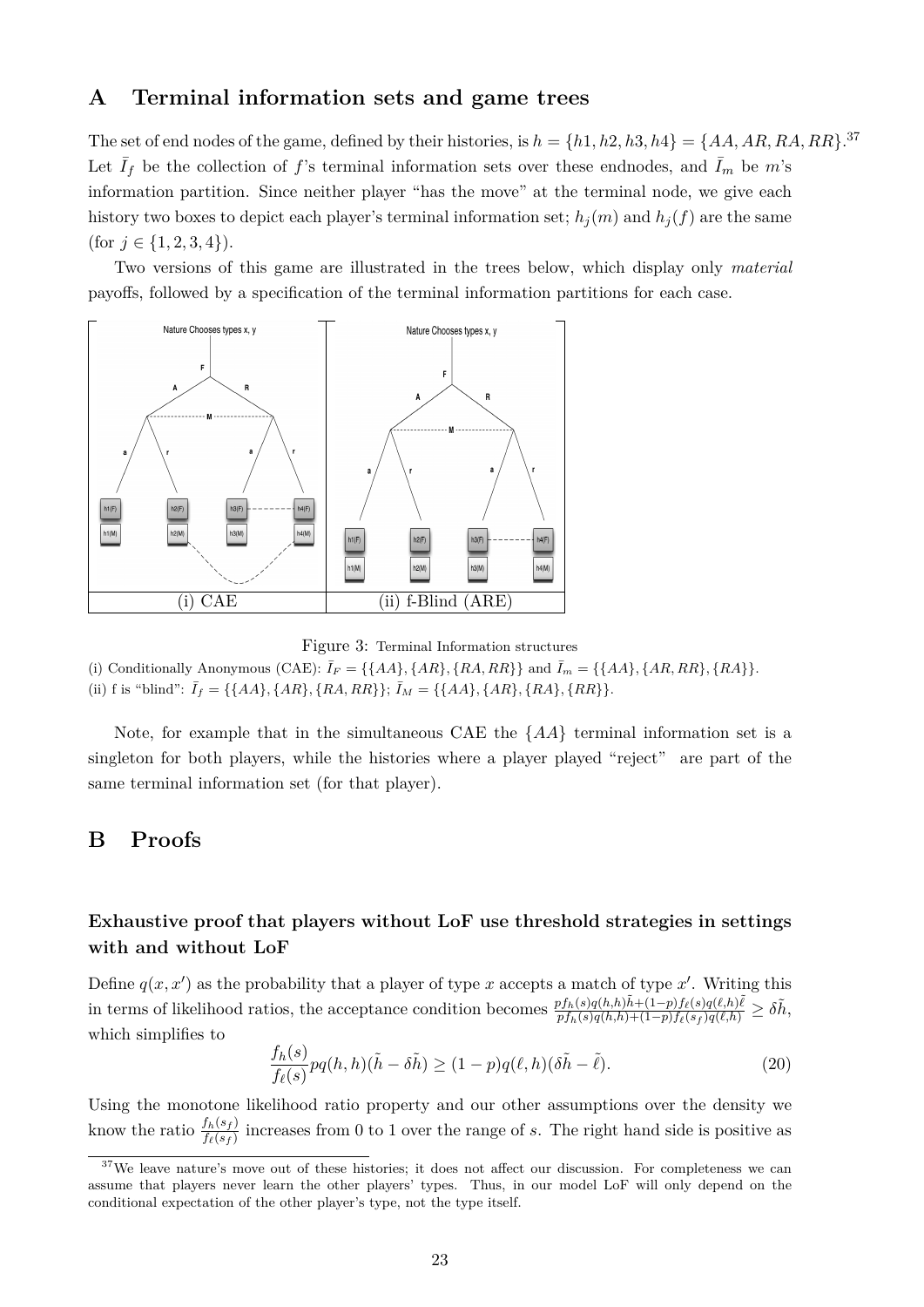long as  $\ell$ 's accept with at least some positive probability. We can rule out an equilibrium where  $\ell$ 's always reject even when  $\ell$ 's suffer from LoF. Regardless of *h*'s behavior, since  $\ell$ 's will always reciprocate an acceptance, if an  $\ell$  observes a low enough signal the expected benefit of marrying an  $\ell$  will outweigh the expected LoF from being rejected by an  $h$ . Ruling this out implies that *h*'s must reject when they observe the lowest signals, as these almost surely come from  $\ell$ 's. Thus *h*'s must have a cutoff best response  $\hat{s} > \underline{s}$ .

#### **Proof of Lemma 2**

The use of thresholds  $\hat{s}_h, \hat{s}_\ell \in [s, \bar{s}]$  follows from condition (12) and the monotone likelihood property, see text. Since  $\delta \tilde{h} > \tilde{\ell} > \delta \tilde{\ell}$  by assumption, male *h* types accept if  $s_f \geq \hat{s}_h$  and male  $\ell$ types accept if  $s_f \leq \hat{s}_\ell$ ,  $\hat{s}_h > \underline{s}$  and  $\hat{s}_\ell > \underline{s}$ , since  $\delta \tilde{h} > \tilde{\ell} > (1 - \delta)\tilde{\ell}$  and for  $s_f = \underline{s}$  the probability that the female match is of type  $\ell$  is 1. Noting that condition (13) implies condition (12) for  $\tilde{x} = \tilde{\ell}$  and that condition (14) implies that (12) does not hold for  $\tilde{x} = \tilde{h}$  establishes the lemma.

#### **Proof of Proposition 1**

The changes in  $\hat{s}_f$  and  $\hat{s}_h$  from  $\hat{s}$  associated with the  $\epsilon$  increase in *L* are determined by the system of equations (18) and (15). The total differential of (18) for  $L = \epsilon$  small enough for the ceiling  $\hat{s}^*_{\ell} = \overline{s}$  to hold is

$$
\frac{\partial \frac{f_h(\hat{s}_f)}{f_\ell(\hat{s}_f)}}{\partial s} \frac{p}{1-p} \frac{(1-\delta)\tilde{h}}{\delta \tilde{h} - \tilde{\ell}} \Delta \hat{s}_f = \frac{f_h(\hat{s}_h)}{(1-F_h(\hat{s}_h))^2} \Delta \hat{s}_h,
$$

where the  $\Delta$  terms denote the changes in  $\hat{s}_f$  and  $\hat{s}_h$ . Note that this already implies that the equilibrium cutoffs for high females and males move in the same direction as long as *L* is sufficiently small to ensure that the ceiling  $\hat{s}_\ell = \bar{s}$ . For marginal changes we have

$$
\frac{\partial \hat{s}_f}{\partial \hat{s}_h} = \frac{\frac{f_h(\hat{s}_h)}{(1 - F_h(\hat{s}_h))^2}}{\frac{\partial f_h(\hat{s}_f)}{\partial s} \frac{p}{1 - p} \frac{(1 - \delta)\tilde{h}}{\delta \tilde{h} - \tilde{\ell}}}\n> 0.
$$
\n(21)

Conducting a similar exercise for (15) yields

$$
\frac{\partial \frac{f_h(\hat{s}_h)}{f_\ell(\hat{s}_h)}}{\partial s} \frac{p}{1-p} \frac{(1-\delta)\tilde{h}}{\delta\tilde{h} - \tilde{\ell}} \Delta\hat{s}_h = \frac{f_h(\hat{s}_f)(L + (1-\delta)\tilde{h})\Delta\hat{s}_f + F_h(\hat{s}_f)\delta\tilde{l}}{(1-\delta)\tilde{h}(1 - F_h(\hat{s}_f)(1 + L/((1-\delta)\tilde{h})))^2}.
$$
\n(22)

Plugging in  $\Delta \hat{s}_f$  from above and focusing on the neighborhood of  $L = 0$ , where  $\hat{s}_f = \hat{s}_h = \hat{s}^*$ , yields that for marginal variations in *L*

$$
\frac{\partial \hat{s}_f}{\partial L} = \frac{f_h(\hat{s}^*) \frac{F_h(\hat{s}^*)}{(1-\delta)\tilde{h}}}{(1 - F_h(\hat{s}^*))^4 \left(\frac{\partial \frac{f_h(\hat{s}^*)}{f_\ell(\hat{s}^*)}}{\partial s}\right)^2 \left(\frac{p}{1-p} \frac{(1-\delta)\tilde{h}}{\delta\tilde{h}-\tilde{\ell}}\right)^2 - f_h(\hat{s}^*)^2}.
$$

That is, a marginal increase of *L* at  $L = 0$  yields a (weak) increase of  $\hat{s}_f$  (and  $\hat{s}_h$  by (21)) if, and only if

$$
\frac{\partial \hat{s}_f}{\partial \hat{s}_h} = \frac{f_h(\hat{s}^*)}{(1 - F_h(\hat{s}^*))^2} \frac{p}{1 - p} \frac{(1 - \delta)\tilde{h}}{\delta \tilde{h} - \tilde{\ell}} \frac{\partial \frac{f_h(\hat{s}^*)}{f_{\ell}(\hat{s}^*)}}{\partial s} < 1.
$$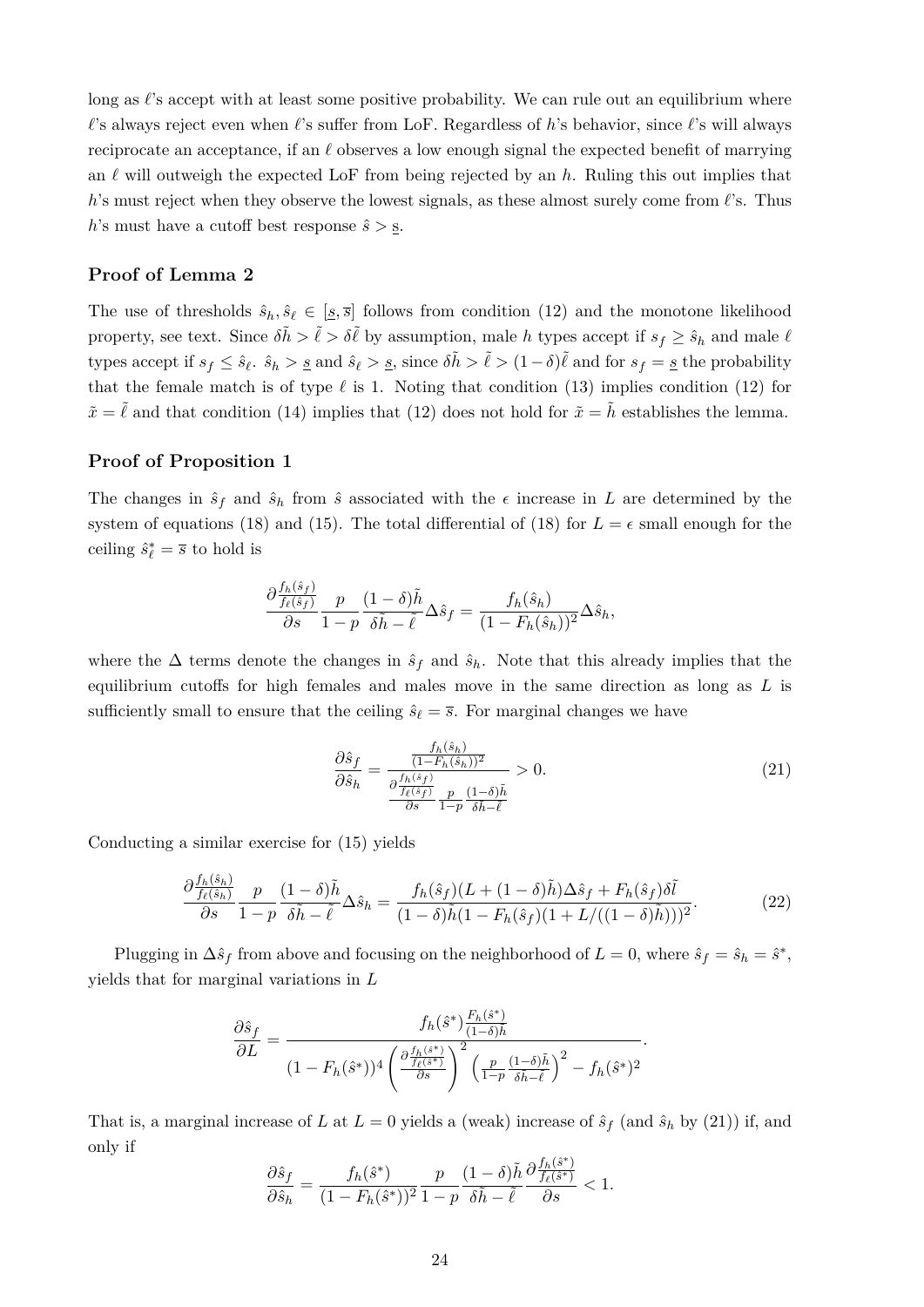#### **Proof of Lemma 4**

Trembling hand perfection requires the equilibria of a sequence of games with  $\epsilon$  trembles to converge to the equilibrium of the game without trembles as  $\epsilon$  approaches zero. In a game perturbed by an  $\epsilon$  tremble agents play mixed strategies that place at least probability  $\epsilon$  on each pure strategy. In the unperturbed game with  $L > 0$  males strictly prefer to reject with certainty if female *h* types do so as well. Hence, also for small perturbations resulting in  $q_m^{\epsilon}(h, h) > 0$ (but still small) males strictly prefer to reject with certainty. Hence, male *h* type's best response converges to its counterpart in the equilibrium in the unperturbed game as  $\epsilon$  converges to 0. This implies that also female *h* types' best reply converges to its counterpart in the equilibrium in the unperturbed game. Hence, the equilibrium is indeed trembling hand perfect.

The last statement in the proposition follows from the fact that  $\hat{s}_m = \overline{s}$ , which implies that condition (13) cannot hold, thus Lemma 2 must apply.

The proof for tatonnement stability follows immediately from the above.

#### **Details for corollary to lemma 4**

(i) In the benchmark case all  $\ell$  accept and some  $h$  do. In the CFE with LoF no  $h$  accept, but all male  $\ell$  accept. Suppose also the "best case" that all female  $\ell$ 's also accept. (As noted, this is counterfactual; female  $\ell$ 's will reject against the highest signals). This yields the reduced marriage rates given in the corollary.

(ii) The reduction in aggregate payoffs follows directly from the linear marriage production function.

(iii) The argument for the reduced expected surplus of each gender/type relies on a revealed preference argument. Consider going in the opposite direction, from CFE to the benchmark. The strict increase in the rate of acceptance for *h*'s requires that *h*'s must be better off when they accept, as their outside option remains the same, and are thus better off in expectation. (An analogous argument holds for the increase in the acceptance rate for female *`*'s shown later). Furthermore, when playing  $A$ , both  $\ell$ 's and  $h$ 's are better off when  $h$ 's are in the market; their expected mate will be of higher quality.

As argued earlier, even without a primal loss of face, being observed playing *accept* may have a negative reputational consequence (which itself may be painful). In a multi-period interaction this may also lead to *material* losses, including worse matching prospects in later periods. We demonstrate this below in a two-period model. We compare the case where a player's choice in the first period is private, to a case where it is revealed to her second-period match. We show that in the latter case playing *accept* in the first period worsens one's continuation value, making first-period incentives equivalent to our primal LoF model in Section 4.

#### **B.1 A Repeated Matching Market**

Basic payoffs and the information structure follows from section 3.5. However, we now assume that the market remains open for two periods. We give the timing below; note that stages 1-3 are essentially the same as above.

We focus on settings that result in stable, interior equilibria, i.e., settings where Condition 7 holds.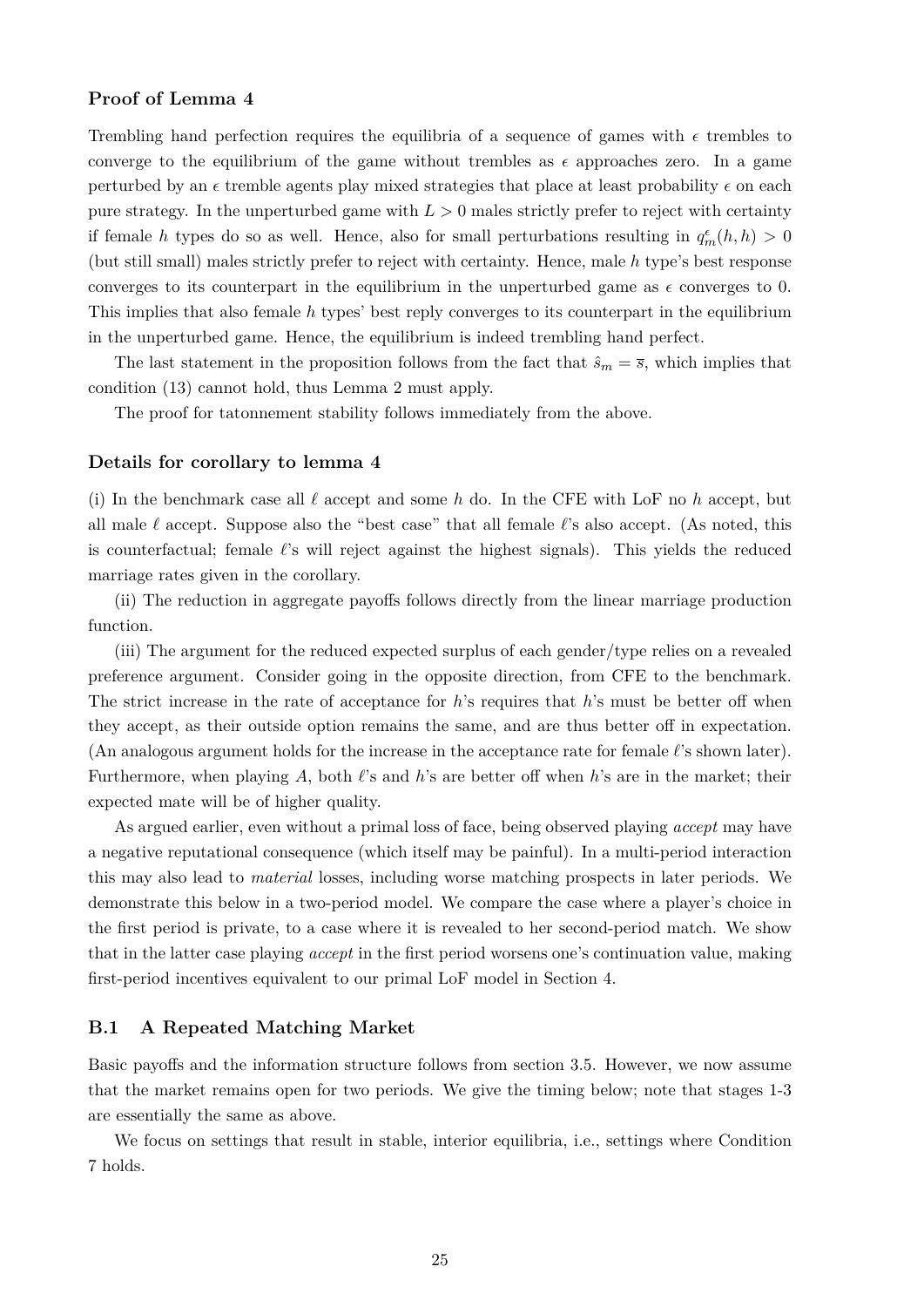#### **Timing**

- 1. Individuals in *M* and *F* are matched to each other randomly. In each match (*m, f*) each individual *i* obtains a noisy signal  $s_j$  about the other one's type  $x_j$ .
- 2. After observing the signal individuals simultaneously decide on whether to accept or reject the match.
- 3. Pairs in which both individuals played *accept* form a marriage and are removed from the market and receive payoffs.
- 4. The remaining individuals are again matched into pairs (*m, f*) randomly. Again, in each match  $(m, f)$  each individual obtains a noisy signal  $s_j$  about the other's type  $x_j$ .<sup>38</sup>
- 5. *In an "Asymmetric Partial Revelation Environment" (APRE), but not the "Conditionally Anonymous Environment" (CAE), females observe their (male) match's action in the previous stage, but not vice-versa.*
- 6. After observing the signal individuals simultaneously decide on whether to accept or reject the match.
- 7. Pairs in which both individuals accepted form a marriage, all others remain single. The market closes and payoffs are realized.

#### **B.2 Conditionally anonymous environment (CAE)**

We solve backwards from the second stage; this solution is identical to that of the one-period model without LoF, re-labeling some variables; we thus give only a few key equations and results below. Denote the share of *h* agents on each side in period 2 by *p*2, which will depend on players' equilibrium strategies. From the assumption that  $f_h(s) = 0$  we know that a strictly positive measure of agents remains in the market at  $t = 2^{39}$  Thus  $0 < p_2 < 1$ . In the second period, an agent who receives a signal  $s_j$  assesses the probability of facing a high type as

$$
pr(h|s_j) = \frac{p_2 f_h(s_j)}{p_2 f_h(s_j) + (1 - p_2) f_\ell(s_j)}.
$$

#### **B.2.1 Equilibrium Behavior**

#### **CAE: Second period**

As there is no further reputation motive in the final period, nor an intrinsic LoF, nor is previous play observed in the CAE, this period is equivalent to the CAE (or benchmark model without

$$
p \geq \frac{f_{\ell}(\underline{s})(\delta \tilde{h} - \tilde{\ell})}{f_{\ell}(\underline{s})(\delta \tilde{h} - \tilde{\ell}) + f_{h}(\underline{s})(1 - \delta)\tilde{h}}.
$$

<sup>&</sup>lt;sup>38</sup>For brevity, we do not separately index the first and second period match, nor the first and second period signals – these will be clear from context.

<sup>&</sup>lt;sup>39</sup>To violate this both types would have to play "always accept" in the first stage, expecting to remain unmarried with probability 1 conditional on reaching stage 2. This would be an equilibrium if the expected match quality in period 1 were high enough for an *h* type to accept regardless of the signal:

This case is excluded by the assumption that  $f_h(s) = 0$ . Moreover, if this assumption were not made and this were an equilibrium, it would not be stable nor trembling hand perfect, since an agent facing a signal  $s = s$  in  $t = 1$  would prefer to take another chance in  $t = 2$  if the proportion of  $\ell$  and  $h$  agents were to remain the same, as it would under a random tremble.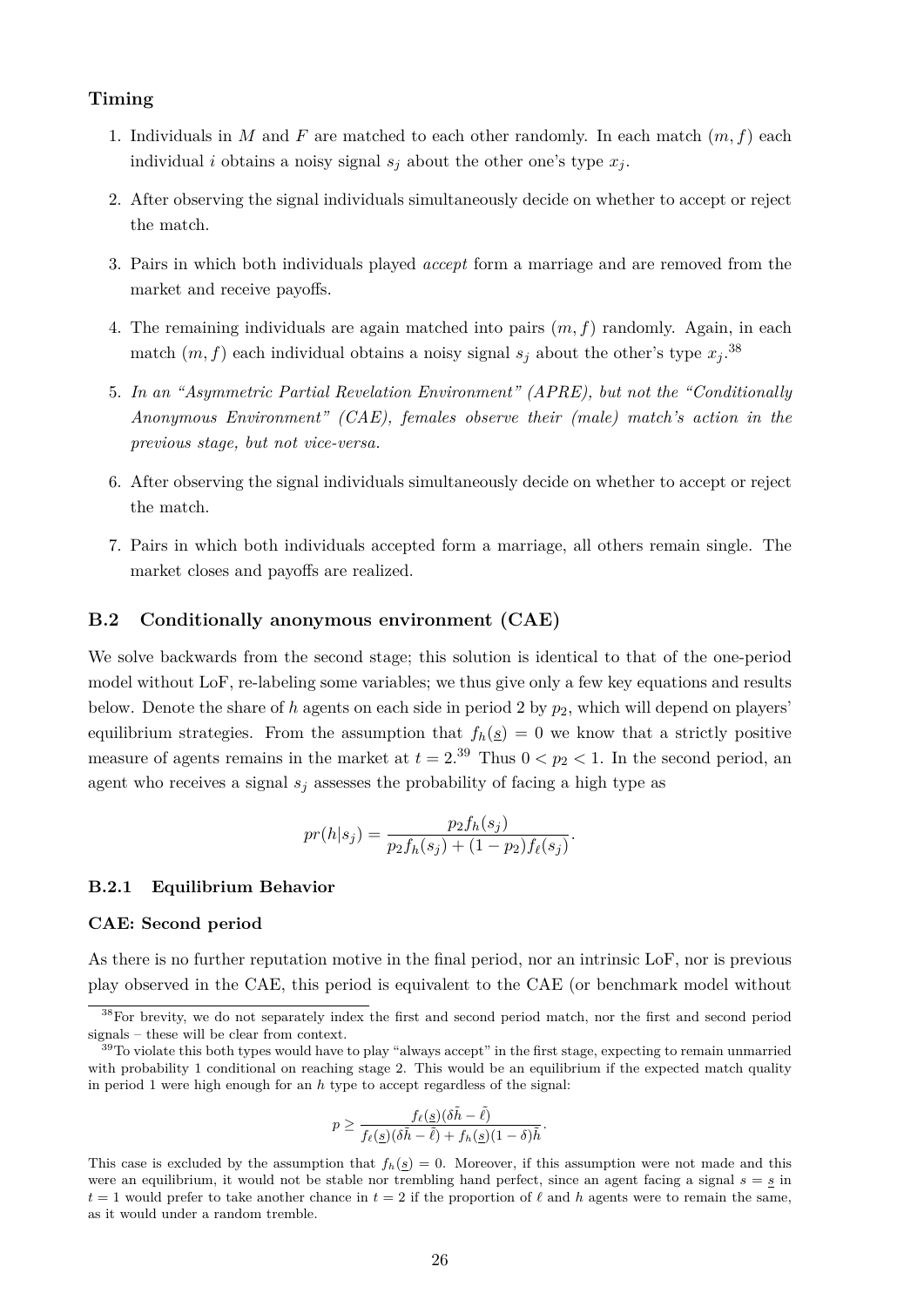LoF) from section 3.5, replacing *p* with  $p_2$ , and noting that *s* refers to the second-period signal. The results follow (restating the earlier lemma and corollary with minor adjustments to notation).

**Lemma 5.** *[CAE Second Stage] In a CAE, if an interior stable equilibrium exists (conditions for this are as in the main text), then for the subgame starting in period 2:*

- *1. low types always accept,*
- 2. *high types use symmetric cutoff strategies, accepting if*  $s > \hat{s}_m = \hat{s}_f := \hat{s}^*$ , and
- $3. \hat{s}^* \in (\underline{s}, \overline{s}).$

Note  $\hat{s}^*$  is defined by equation (5), replacing p with  $p_2$ .

**Corollary.** *Expected payoffs for types*  $\ell$  *and*  $h$  *in an interior stable equilibrium of the secondperiod subgame of the CAE (or for any strategy profile where low types always accept) are*

$$
v_2(\ell) = \delta\tilde{\ell} + p_2(1 - F_{\ell}(\hat{s}^*)) (\tilde{h} - \delta\tilde{\ell}) + (1 - p_2)(\tilde{\ell} - \delta\tilde{\ell}), and
$$
  

$$
v_2(h) = \delta\tilde{h} + p_2(1 - F_h(\hat{s}^*))^2 (\tilde{h} - \delta\tilde{h}) - (1 - p_2)(1 - F_{\ell}(\hat{s}^*)) (\delta\tilde{h} - \tilde{\ell}).
$$
 (23)

*Note*  $v_2(h) > v_2(\ell)$ .<sup>40</sup> *The number of marriages is*  $(1 - p_2)^2 + 2p_2(1 - p_2)(1 - F_{\ell}(\hat{s}^*)) + p_2^2(1 - p_1)$  $F_h(\hat{s}^*))^2$ , which strictly decreases in  $\hat{s}^*$ .

#### **CAE: First Stage**

A similar reasoning applies to the first stage: an agent of type  $x_i$  who observes a signal  $s_j$  finds it profitable to accept if and only if the expected payoff exceeds her continuation value  $v_2(x_i)$ after playing reject. As, in the CAE, the continuation value from rejecting or being rejected are both zero, we only need to see if the payoff from an expected marriage exceeds this. Stating this in terms of gains relative to the continuation value we have:

$$
pf_h(s)q_1(x,h)(\tilde{h}-v_2(x)) + (1-p)f_{\ell}(s)q_1(x,\ell)(\tilde{\ell}-v_2(x)) \ge 0.
$$
 (24)

Recall, a high type prefers marrying a high type over remaining single, which she prefers over marrying a low type; thus her continuation value satisfies  $\tilde{\ell} < \delta \tilde{h} < v_2(h) < \tilde{h}$  (the strictness of the latter inequalities follows from  $0 < p_2 < 1$ , previously demonstrated, and from an interior equilibrium in period 2, under conditions specified). Thus, for a high type the first additive term in inequality (24) must be positive and the second term negative. By the monotone likelihood property, as the signal *s* increases the first term increases in magnitude and the second term decreases in magnitude (and this holds for both types). Thus the high type will set a floor threshold. By a similar argument, for a low type  $(x = \ell)$  the first term must be positive but the second term may have either sign. If it is negative the low type must also set a floor threshold. If both terms are positive the low type will always accept in the first period (a trivial floor at *s*).

<sup>&</sup>lt;sup>40</sup>This must hold as high types could always adopt the same "always accept" strategy as low types and gain a strictly higher payoff than low types. In doing so, both high and low types would always marry when they meet a low type, but high types would be more likely to marry when meeting another high type (and high type's unmarried payoff are also higher).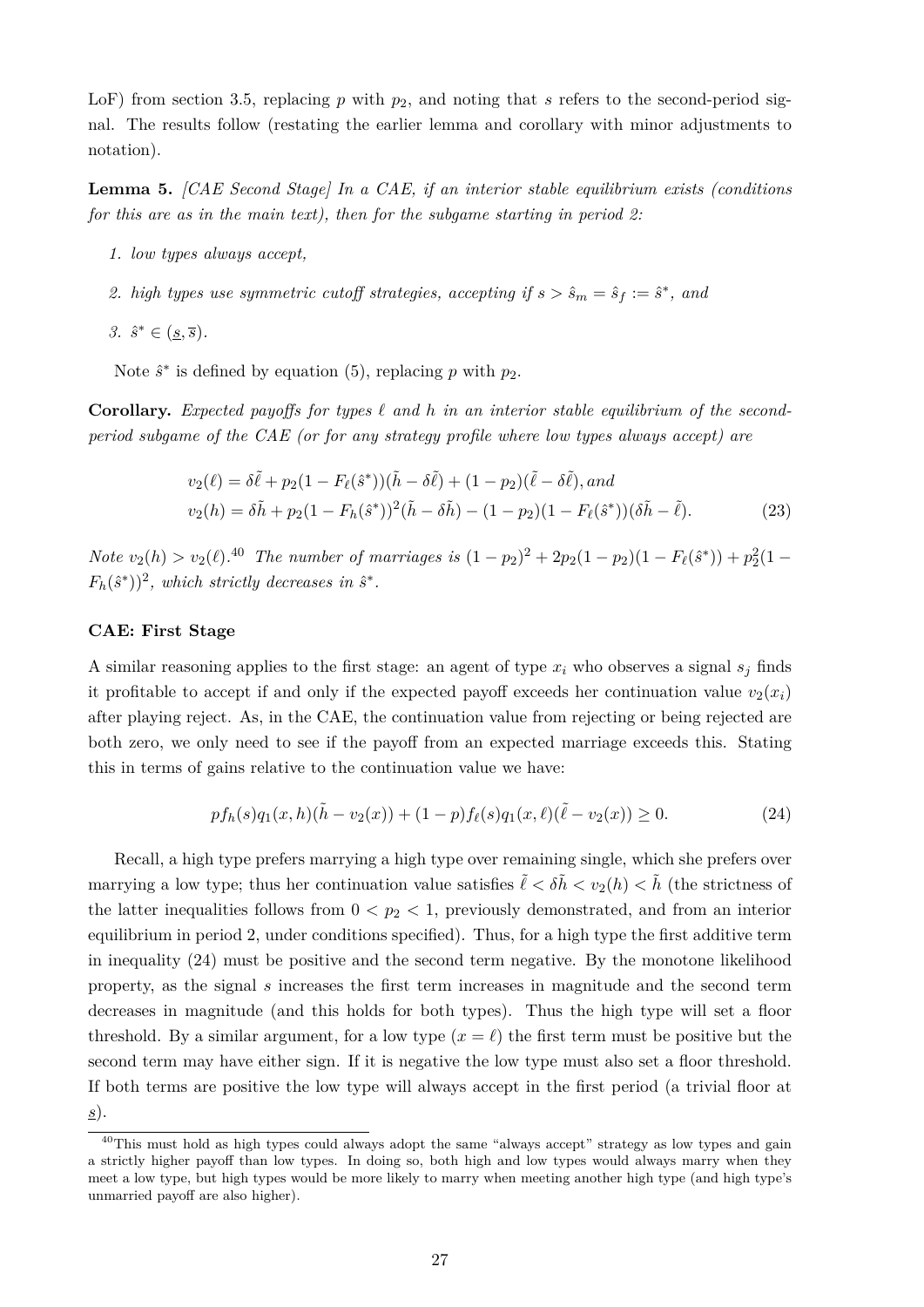Thus both types will set a floor threshold: there are values  $\hat{s}_x \in [\underline{s}, \overline{s}]$  for  $x = \ell, h$ , such that the agent accepts only if  $s \geq \hat{s}_x$ . Similarly to the second stage, where interior, these are implicitly defined by

$$
pf_h(\hat{s}_x)(1 - F_x(\hat{s}_h))(\tilde{h} - v_2(x)) = (1 - p)f_\ell(\hat{s}_x)(1 - F_x(\hat{s}_\ell))(v_2(x) - \tilde{\ell}),\tag{25}
$$

where the left side represents the expected benefit from marrying high relative to staying alone, and the right side the expected "loss" from marrying low relative to staying alone.

**Lemma 6.** *The first period cutoffs satisfy*  $\hat{s}_h > \hat{s}_\ell$ .

*Proof:* Rearranging (25) yields cutoff values  $\hat{s}_h$  and  $\hat{s}_\ell$  defined by

$$
\frac{pf_h(\hat{s}_h)}{(1-p)f_{\ell}(\hat{s}_h)} = \frac{v_2(h) - \tilde{\ell}}{\tilde{h} - v_2(h)} \frac{1 - F_h(\hat{s}_{\ell})}{1 - F_h(\hat{s}_h)} \text{ and}
$$

$$
\frac{pf_h(\hat{s}_{\ell})}{(1-p)f_{\ell}(\hat{s}_{\ell})} = \frac{v_2(\ell) - \tilde{\ell}}{\tilde{h} - v_2(\ell)} \frac{1 - F_{\ell}(\hat{s}_{\ell})}{1 - F_{\ell}(\hat{s}_h)}.
$$

Since  $v_2(h) > v_2(\ell)$  as shown above, the contradiction to the lemma,  $\hat{s}_h \leq \hat{s}_\ell$  implies that

$$
\frac{1 - F_h(\hat{s}_\ell)}{1 - F_h(\hat{s}_h)} \le \frac{1 - F_\ell(\hat{s}_\ell)}{1 - F_\ell(\hat{s}_h)}.
$$

Rewriting this in terms of integrals yields

$$
1 + \frac{\int_{\hat{s}_h}^{\hat{s}_\ell} f_\ell(s)ds}{\int_{\hat{s}_\ell}^{\overline{s}} f_\ell(s)ds} \le 1 + \frac{\int_{\hat{s}_h}^{\hat{s}_\ell} f_h(s)ds}{\int_{\hat{s}_\ell}^{\overline{s}} f_h(s)ds}.
$$

This becomes

$$
\frac{\int_{\hat{s}_h}^{\hat{s}_\ell} f_h(s)ds}{\int_{\hat{s}_h}^{\hat{s}_\ell} f_\ell(s)ds} \ge \frac{\int_{\hat{s}_\ell}^{\overline{s}} f_h(s)ds}{\int_{\hat{s}_\ell}^{\overline{s}} f_\ell(s)ds}.
$$

The monotone likelihood ratio property implies the contrary, since

$$
\frac{f_h(s)}{f_{\ell}(s)} < \frac{f_h(\hat{s}_{\ell})}{f_{\ell}(\hat{s}_{\ell})} < \frac{f_h(s')}{f_{\ell}(s')},
$$

for all  $s < \hat{s}_\ell < s'$ .

Thus high types will be more selective than low types in stage 1.

Equation (25) leads to several results. Recalling assumption 2, that extreme signals fully reveal types, low types will "accept always" only if  $v_2(\ell) \leq \tilde{\ell}$ . This cannot be ruled out: the low types' continuation value may be below the value of marrying low, as they may be rejected in stage 2, which would leave them worse off.

In contrast, high types do not "accept always" – this would require  $v_2(h) \leq \tilde{\ell}$ , but as we have shown  $v_2(h) > \tilde{h}$  and  $\delta \tilde{h} > \tilde{\ell}$  by assumption. High types will also not "reject always"; this would be optimal only if  $v_2(h) \geq \tilde{h}$ , which could hold only if there are no low types in stage 2. But we know  $p_2 < 1$ : even if all  $\ell$ 's accept in stage 1 some will meet high types, give off low signals, and be rejected, surviving to stage 2. Hence,  $s \leq \hat{s}_h \leq \bar{s}$ , and  $s \leq \hat{s}_\ell \leq \hat{s}_h$ . This fully characterizes equilibrium strategies, summarized in the following proposition.

**Proposition 2.** *[CAE Equilibrium] In an equilibrium of the repeated matching market under the CAE low types always accept in stage 2 and accept in stage 1 only if*  $s_j \geq \hat{s}_\ell$ .  $\hat{s}_\ell$  solves

 $\Box$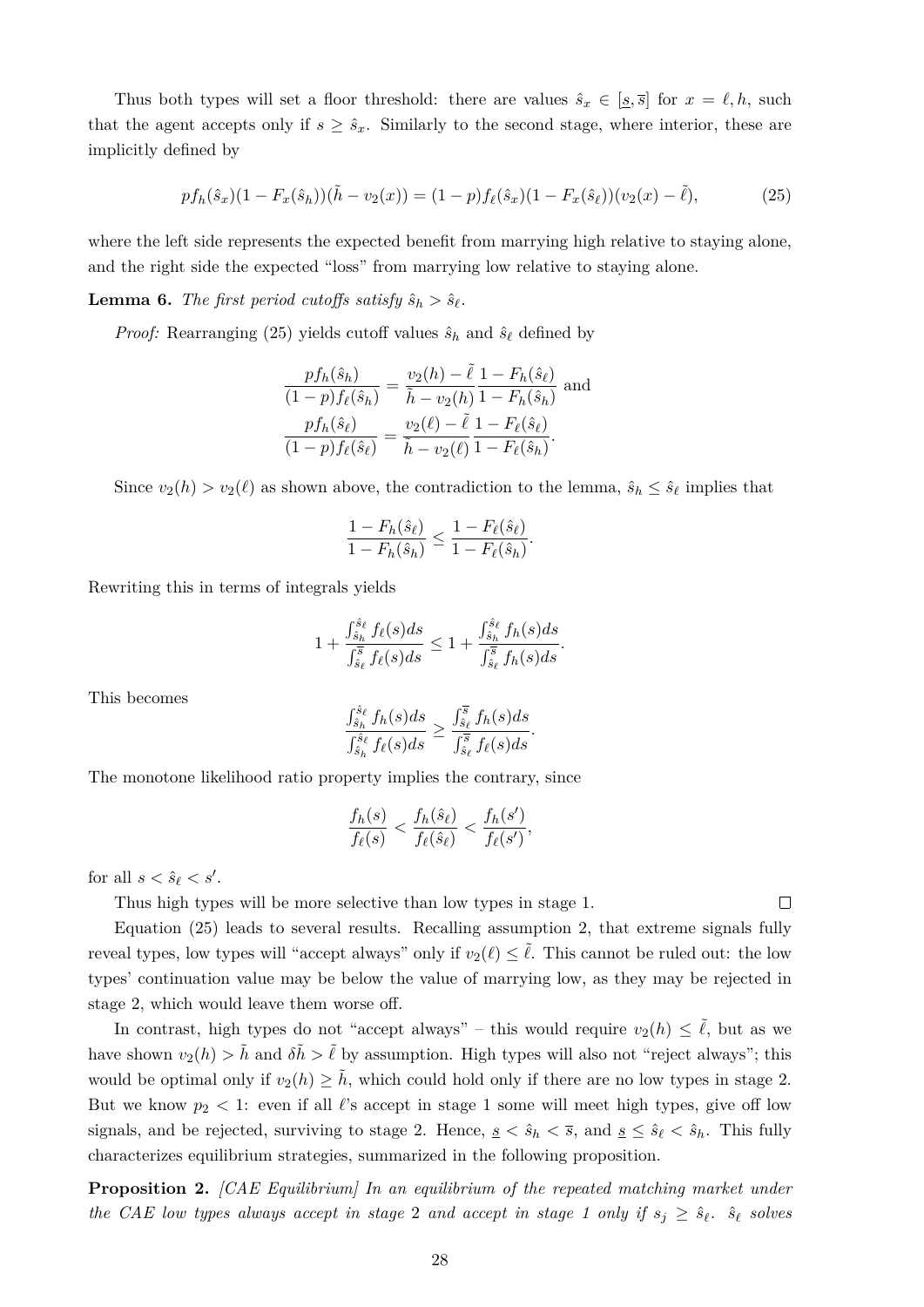*equation 25 (with*  $x = \ell$ ), and  $\underline{s} \leq \hat{s}_{\ell} < \overline{s}$ . High types accept in stage 2 if and only if  $s_j \geq \hat{s}_2$ *(where*  $\hat{s}_2$  *solves the equivalent of equation 5) and accept in stage 1 if and only if*  $s_j \geq \hat{s}_h$ *, where*  $\hat{s}_h$  solves equation 25 (with  $x = h$ ).  $\hat{s}_h \in (\underline{s}, \overline{s})$  and  $\hat{s}_h > \hat{s}_\ell$ .

#### **B.3 Asymmetric partial revelation environment**

We next consider an environment analogous to the ARE in the main text. In an Asymmetric Partial Revelation Environment (APRE) a male's stage 1 choice will be observed if he is present in stage 2. If we assume, conforming to intuition, that in stage one high types are at least as selective as low types, then the stage 2 reputational consequences of playing *Accept* will lead to a loss of continuation value similar to the intrinsic LoF.<sup>41</sup> (However, here the loss of continuation value here may depend on one's type; we discuss this below.)

Thus we now suppose that in stage 2 a female *i* matched to a male agent *j* not only observes a signal *s* but also *j*'s stage 1 action  $A_j \in \{A; R\}$ . Hence a male is characterized by pairs  $xA \in \{\ell A; \ell R; hA; hR\}$ , which we will refer to as an "attribute." Denote the measure of a male with each attribute by  $p_{xA}^m$ . Then  $p_2^m = p_{hA}^m + p_{hR}^m$  and as above  $0 < p_2^m < 1$ .

Suppose a female agent *i* observes signal  $s_i$  and past action  $A_i$ . Conditionally on being accepted and on the other observables, a female *i* assesses the probability that her match is type *h* with

$$
Pr_f(h|s, x_i, A_j, acc) = \frac{f_h(s)p_{hA_j}q_2^f(x_i, A_j, h)}{f_h(s)q_2^f(x_i, A_j, h)p_{hA_j} + f_{\ell}(s)(1 - p_{hA_j})q_2^f(acc|x_i, A_j, \ell)},
$$

where  $q_2^f$  $\frac{J}{2}(x_i, A_j, x_j)$  is the probability that in stage 2 a female of type  $x_i$  is accepted by a male of type  $x_j$  who played action  $A_j$  in stage 1.

A male *j* will assess the probability that, given he is accepted and his prior action, his match is type *h* with

$$
Pr_m(h|s, x_j, A_j, acc) = \frac{f_h(s)p_2 q_2^m(x_j, A_j, h)}{f_h(s)p_2 q_2^m(x_j, A_j, h) + f_{\ell}(s)(1 - p_2) q_2^m(x_j, A_j, \ell)},
$$

where  $q_2^f$  $\mathcal{L}_2^J(x_i, A_j, x_j)$  is the probability that in stage 2 a male of type  $x_j$  who played action  $A_j$  in stage 1 is accepted by a female of type *x<sup>i</sup>* .

As usual, low-type agents of both genders will always find a marriage profitable regardless of the signal they observe and the previous action of their match, since  $u_x(\ell) > \tilde{\ell}$ . Thus, for both genders, in stage 2 low types always accept. A high type agent finds accepting profitable (as before) if and only if, conditional on being accepted, the expected marriage is a favorable one. I.e., for a high-type female *i*, if

$$
\frac{p_{hA_j}f_h(s)q_2^f(h, A_j, h)\tilde{h} + (1 - p_{hA_j})f_{\ell}(s)q_2^f(h, A_j, \ell)\tilde{\ell}}{p_{hA_j}f_h(s)q_2^f(h, A_j, h) + (1 - p_{hA_j})f_{\ell}(s)q_2^f(h, A_j, \ell)} > \tilde{h},
$$

and for a high-type male *j*, if

$$
\frac{p_2f_h(s)q_2^m(h, A_j, h)\tilde{h} + (1 - p_2)f_{\ell}(s)q_2^m(h, A_j, \ell)\tilde{\ell}}{p_2f_h(s)q_2^m(h, A_j, h) + (1 - p_2)f_{\ell}(s)q_2^m(h, A_j, \ell)} > \tilde{h}.
$$

 $\frac{41}{41}$ We show the existence of this more intuitive equilibrium, but we do not rule out other equilibria. We save this for later work more focused on modelling reputation.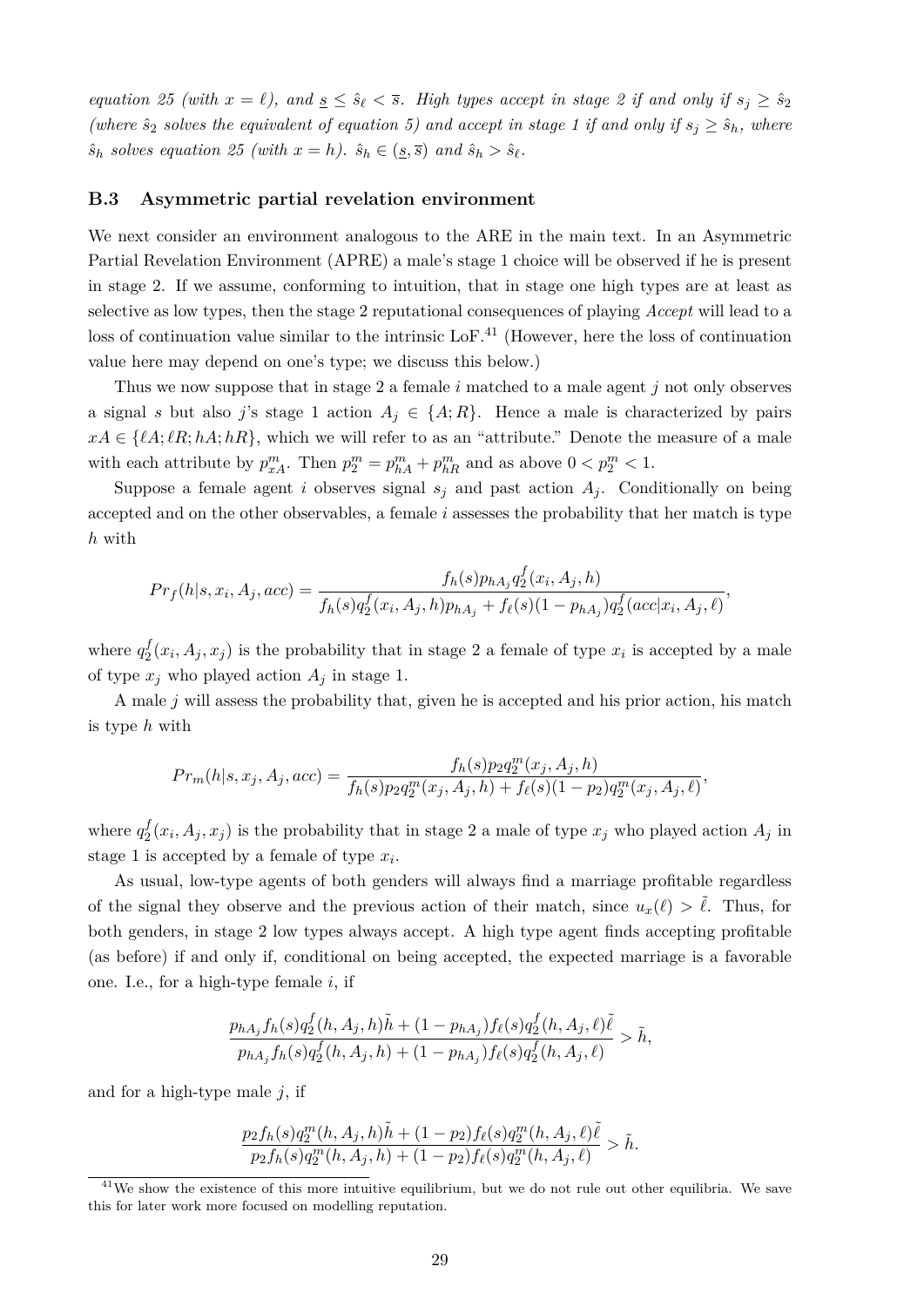Since the acceptance probabilities of one's match do not depend on the realization of the signal *s* one observes, the monotone likelihood ratio property implies that the left-hand side strictly increases in the observed signal *s* and a high-type agent uses a threshold strategy of the type "accept if and only if  $s \geq \hat{s}_2$ " as above. Let  $\hat{s}_m(h, A_i)$  denote the cutoff for a high-type male who played  $A_j$  in stage 1, and  $\hat{s}_f(h, A_j)$  denote the cutoff for a high-type female (the low types always accept) matched to a male who played  $A_i$ .

Using the conditions above the threshold values are thus implicitly defined by

$$
\frac{p_{hA_j}f_h(\hat{s}_f(A_j))(1 - F_h(\hat{s}_m(A_j)))\tilde{h} + p_{\ell A_j}f_{\ell}(\hat{s}_f(A_j))\tilde{\ell}}{p_{hA_j}f_h(\hat{s}_f(A_j))(1 - F_h(\hat{s}_m(A_j))) + p_{\ell A_j}f_{\ell}(\hat{s}_f(A_j))} = \delta\tilde{h},\tag{26}
$$

for females, and by

$$
\frac{p_2 f_h(\hat{s}_m(A_j))(1 - F_h(\hat{s}_f(A_j)))\tilde{h} + (1 - p_2)f_\ell(\hat{s}_m(A_j))\tilde{\ell}}{p_2 f_h(\hat{s}_m(A_j))(1 - F_h(\hat{s}_f(A_j))) + (1 - p_2)f_\ell(\hat{s}_m(A_j))} = \delta \tilde{h}
$$
\n(27)

for males. This yields four different cutoff values:  $\hat{s}_f(A)$  for a female when facing a male who accepted in stage 1,  $\hat{s}_f(R)$  for female facing a male who rejected,  $\hat{s}_m(A)$  for a male who accepted in stage 1 and  $\hat{s}_m(R)$  for a male who rejected.

Note that, in contrast to the CAE, we must consider cases where types are known for certain, conditional on previous acceptance behavior. This yields  $\hat{s}_f(A_j) = \underline{s}$  if  $Pr(h|A_j) = 1$  and  $\hat{s}_f^{A_j} = \overline{s}$ if  $Pr(h|A_i) = 0$ . I.e., there is a possibility of a fully separating equilibrium where h and  $\ell$  play different actions in the first stage allowing perfect revelation of type in the second stage. It is, however, straightforward to bring this possibility to a contradiction with equilibrium play.<sup>42</sup>

The cutoff values defined in equations 26 and 27 satisfy

$$
\frac{p_{hA}}{p_{\ell A}} \frac{f_h(\hat{s}_f(A))}{f_{\ell}(\hat{s}_f(A))} (1 - F_h(\hat{s}_m(A))) = \frac{\delta \tilde{h} - \tilde{\ell}}{(1 - \delta)\tilde{h}} = \frac{p_{hR}}{p_{\ell R}} \frac{f_h(\hat{s}_f(R))}{f_{\ell}(\hat{s}_f(R))} (1 - F_h(\hat{s}_m(R)))
$$
  
and 
$$
\frac{f_h(\hat{s}_m(A))}{f_{\ell}(\hat{s}_m(A))} (1 - F_h(\hat{s}_f(A))) = \frac{\delta \tilde{h} - \tilde{\ell}}{(1 - \delta)\tilde{h}} = \frac{f_h(\hat{s}_m(R))}{f_{\ell}(\hat{s}_m(R))} (1 - F_h(\hat{s}_f(R))).
$$

The second statement in turn implies that  $\hat{s}_f(A) > \hat{s}_f(R) \Leftrightarrow \hat{s}_m(A) > \hat{s}_m(R)$ , i.e., if high type females are more choosy with respect to males who chose a certain action, males who chose that action will be more choosy than males who did not. Suppose that  $p_{hA}/p_{\ell A} < p_{hR}(p_{\ell R}$ . Then with condition 7 from above, ensuring an interior equilibrium exists,  $\hat{s}_f(A) \leq \hat{s}_f(R)$  yields a contradiction. Hence,  $\hat{s}_f(A) > \hat{s}_f(R)$  if  $p_{hA}/p_{\ell A} < p_{hR}/p_{\ell R}$ .

To verify that this screening behavior may indeed lead to a reputational loss of face, motivating our setup above, note that expected stage 2 payoffs for the different types of male players are

$$
v_2(\ell A_i) = \delta \tilde{\ell} + (1 - p_2)(1 - \delta)\tilde{\ell} + p_2(1 - F_{\ell}(\hat{s}_f(A_i)))(\tilde{h} - \delta \tilde{\ell})
$$
 and  

$$
v_2(hA_i) = \delta \tilde{h} + (1 - p_2)(1 - F_{\ell}(\hat{s}_m(A_i))(\tilde{\ell} - \delta \tilde{h}) + p_2(1 - F_h(\hat{s}_m(A_i))(1 - F_h(\hat{s}_f(A_i)))(1 - \delta)\tilde{h}.
$$

<sup>&</sup>lt;sup>42</sup>Two possibilities emerge: *h*'s play "always accept" and  $\ell$ 's "always reject" in stage 1, in which case an  $\ell$  would have a profitable deviation by playing 'always accept" in stage 1. Second, *h*'s play "always reject" and  $\ell$  "always accept" in stage 1, in which case an  $\ell$  could do better by playing "always reject" in stage 1, which gives players of both genders (through imitating the good signal for male, and staying in the game to access a better pool for females) a positive probability to marry an *h* type in stage 2, and does not decrease the probability of being accepted by an  $\ell$  type.